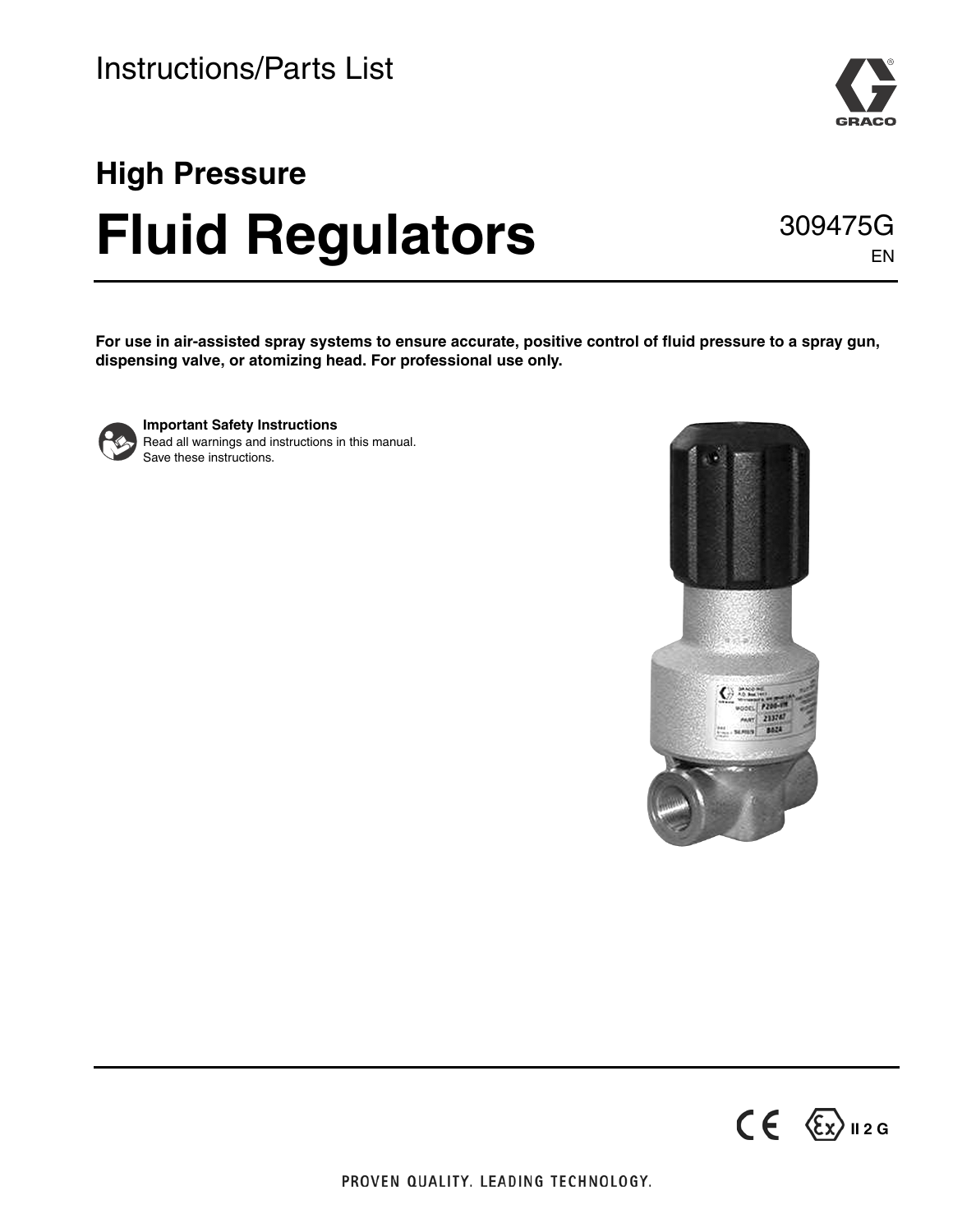## **Contents**

| Flush Before First Use  13    |
|-------------------------------|
| Pressure Relief Procedure  13 |
|                               |
|                               |
|                               |

| Technical Data 24      |  |
|------------------------|--|
|                        |  |
| Flow Rate Data 26      |  |
| Mounting Dimensions 26 |  |
| Graco Warranty 28      |  |
| Graco Information 28   |  |

### **Manual Conventions**

#### **Warning**



A warning alerts you to the possibility of serious injury or death if you do not follow the instructions.

Symbols, such as fire and explosion (shown above), alert you to a specific hazard and direct you to read the indicated hazard warnings (pages [4](#page-3-0)-5) for detailed information.

#### **Caution**

#### **CAUTION**

A caution alerts you to the possibility of damage to or destruction of equipment if you do not follow the instructions.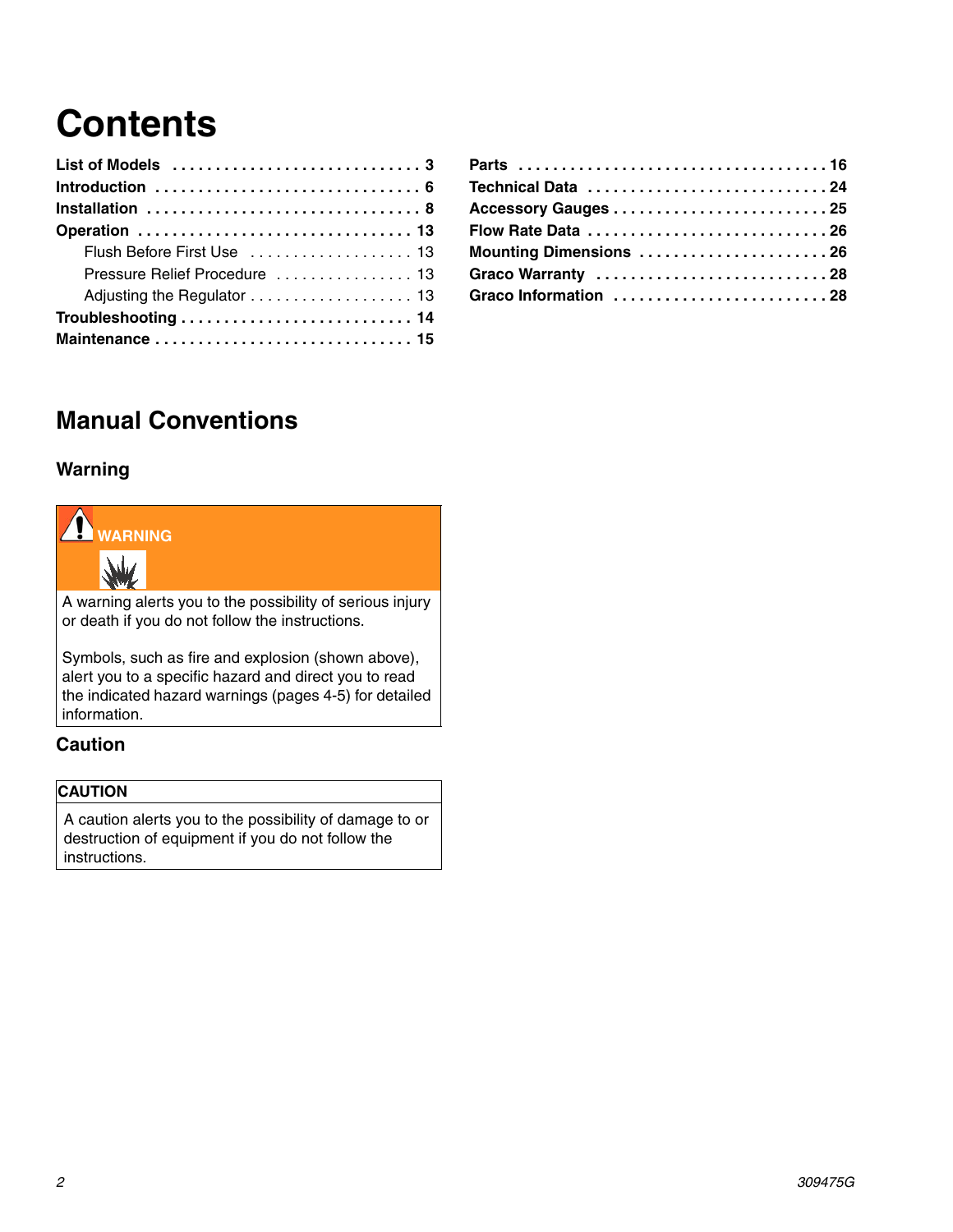### **List of Models**

| Part No.         | <b>Series</b>                   | <b>Model</b>                          | Type                         | <b>Maximum Fluid Inlet Pressure</b>                | <b>Regulated Pressure Range</b>         |
|------------------|---------------------------------|---------------------------------------|------------------------------|----------------------------------------------------|-----------------------------------------|
| 233760<br>234266 | B<br>В                          | <b>P60-VP DN7</b><br>P60-VP DN7 npt   | Pneumatic                    | 5000 psi (36 MPa, 360 bar)                         | 70-900 psi<br>(0.5-6 MPa, 5-60 bar)     |
| 233767<br>234264 | B<br>B                          | P200-VM<br>P200-VM npt                | Mechanical                   | 5000 psi (36 MPa, 360 bar)                         | 1300-3000 psi<br>(9-20 MPa, 90-200 bar) |
| 233768<br>234265 | B<br>В                          | <b>P200-VM</b><br>P200-VM npt         | Mechanical                   | 5000 psi (36 MPa, 360 bar)                         | 1300-4000 psi<br>(9-27 MPa, 90-270 bar) |
| 233769<br>234270 | B<br>В                          | <b>P150-VP DN7</b><br>P150-VP DN7 npt | Pneumatic                    | 5000 psi (36 MPa, 360 bar)                         | 300-2000 psi<br>(2-15 MPa, 20-150 bar)  |
| 233770<br>234271 | B<br>В                          | P320-VP DN7<br>P320-VP DN7 npt        | Pneumatic                    | 5000 psi (36 MPa, 360 bar)                         | 600-4600 psi<br>(4-32 MPa, 40-320 bar)  |
| 233813<br>234259 | B<br>В                          | <b>P250-VP</b><br>P250-VP npt         | Pneumatic                    | 5000 psi (36 MPa, 360 bar)                         | 600-3600 psi<br>(4-25 MPa, 40-250 bar)  |
| 233814<br>234260 | B<br>B                          | P100-VM<br>P100-VM npt                | Mechanical                   | 2600 psi (18 MPa, 180 bar)                         | 600-1500 psi<br>(4-10 MPa, 40-100 bar)  |
|                  | <b>Back Pressure Regulators</b> |                                       |                              |                                                    |                                         |
| Part No.         | <b>Series</b>                   | <b>Model</b>                          | Type                         | <b>Maximum Permanent Supply</b><br><b>Pressure</b> | <b>Regulated Pressure Range</b>         |
| 233771<br>234268 | B<br>B                          | <b>P100-RM</b><br>P100-RM npt         | Mechanical,<br>back pressure | 2500 psi (17 MPa, 170 bar)                         | 600-1500 psi<br>(4-10 MPa, 40-100 bar)  |
| 233772<br>234269 | B<br>В                          | P200-RM<br>P200-RM npt                | Mechanical,<br>back pressure | 3400 psi (23.5 MPa, 235 bar)                       | 1300-3000 psi<br>(9-20 MPa, 90-200 bar) |

#### **Key to Model Designation**

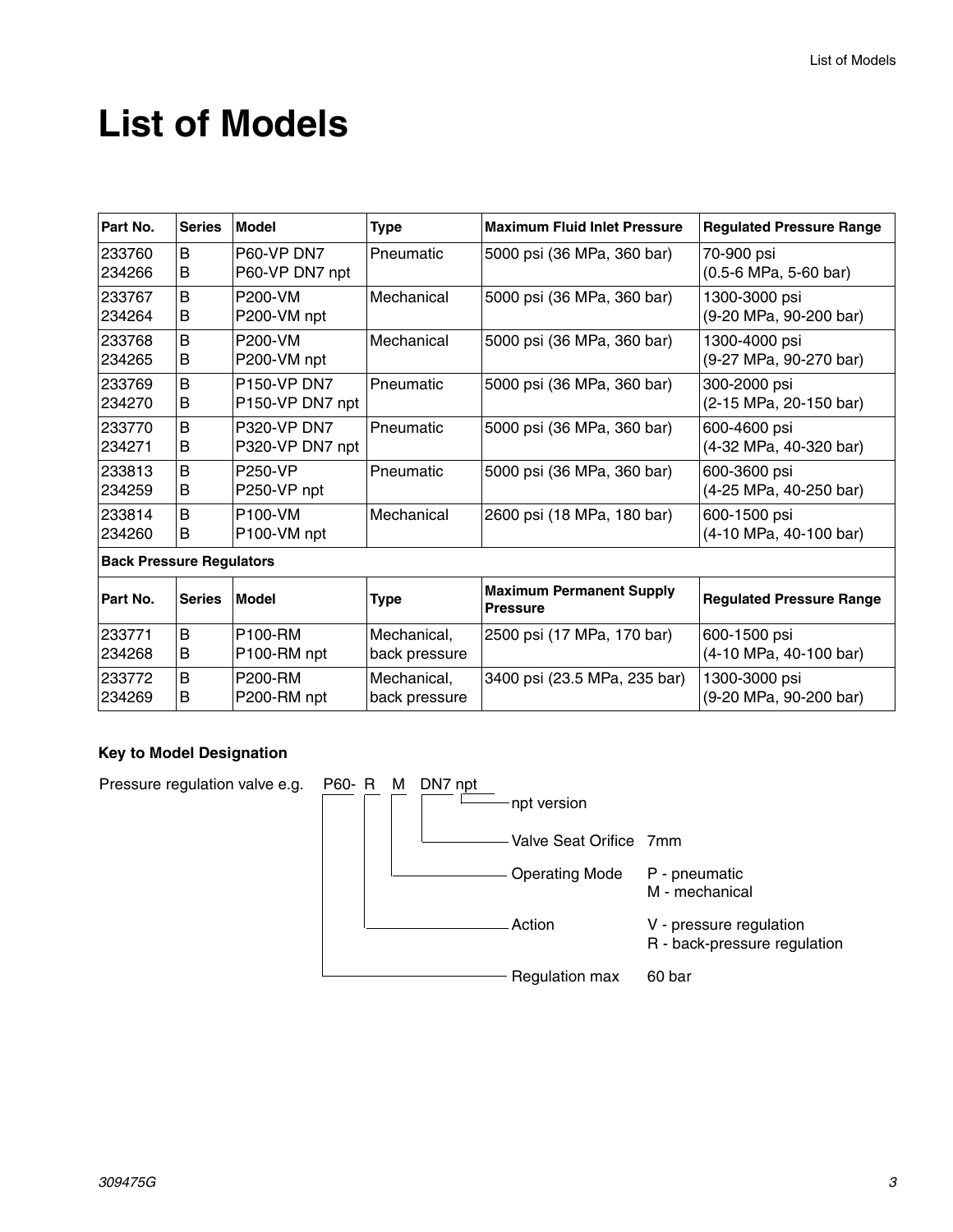<span id="page-3-0"></span>

| A WARNING                                                                                                                                                                                                                                                          |
|--------------------------------------------------------------------------------------------------------------------------------------------------------------------------------------------------------------------------------------------------------------------|
| <b>EQUIPMENT MISUSE HAZARD</b>                                                                                                                                                                                                                                     |
| Equipment misuse can cause the equipment to rupture or malfunction and result in serious injury.                                                                                                                                                                   |
| This equipment is for professional use only.                                                                                                                                                                                                                       |
| Read all instruction manuals, tags, and labels before operating the equipment.<br>$\bullet$                                                                                                                                                                        |
| Use the equipment only for its intended purpose. If you are not sure, call your Graco distributor.                                                                                                                                                                 |
| Do not alter or modify this equipment. Use only genuine Graco parts and accessories.<br>٠                                                                                                                                                                          |
| Check equipment daily. Repair or replace worn or damaged parts immediately.                                                                                                                                                                                        |
| Do not exceed the maximum working pressure of the lowest rated system component. Refer to the<br>$\bullet$<br>Technical Data on page 24 for the maximum working pressure of this equipment.                                                                        |
| Use fluids and solvents which are compatible with the equipment wetted parts. Refer to the Techni-<br>$\bullet$<br>cal Data section of all equipment manuals. Read the fluid and solvent manufacturer's warnings.                                                  |
| Route hoses away from traffic areas, sharp edges, moving parts, and hot surfaces. Do not expose<br>$\bullet$<br>Graco hoses to temperatures above 180°F (82°C) or below -40°F (-40°C).                                                                             |
| Wear hearing protection when operating this equipment.<br>$\bullet$                                                                                                                                                                                                |
| Never use 1,1, 1-trichloroethane, methylene chloride, other halogenated hydrocarbon solvents or flu-<br>٠<br>ids containing such solvents in pressurized aluminum equipment. Such use could result in a chemi-<br>cal reaction, with the possibility of explosion. |
| Comply with all applicable local, state, and national fire, electrical, and safety regulations.                                                                                                                                                                    |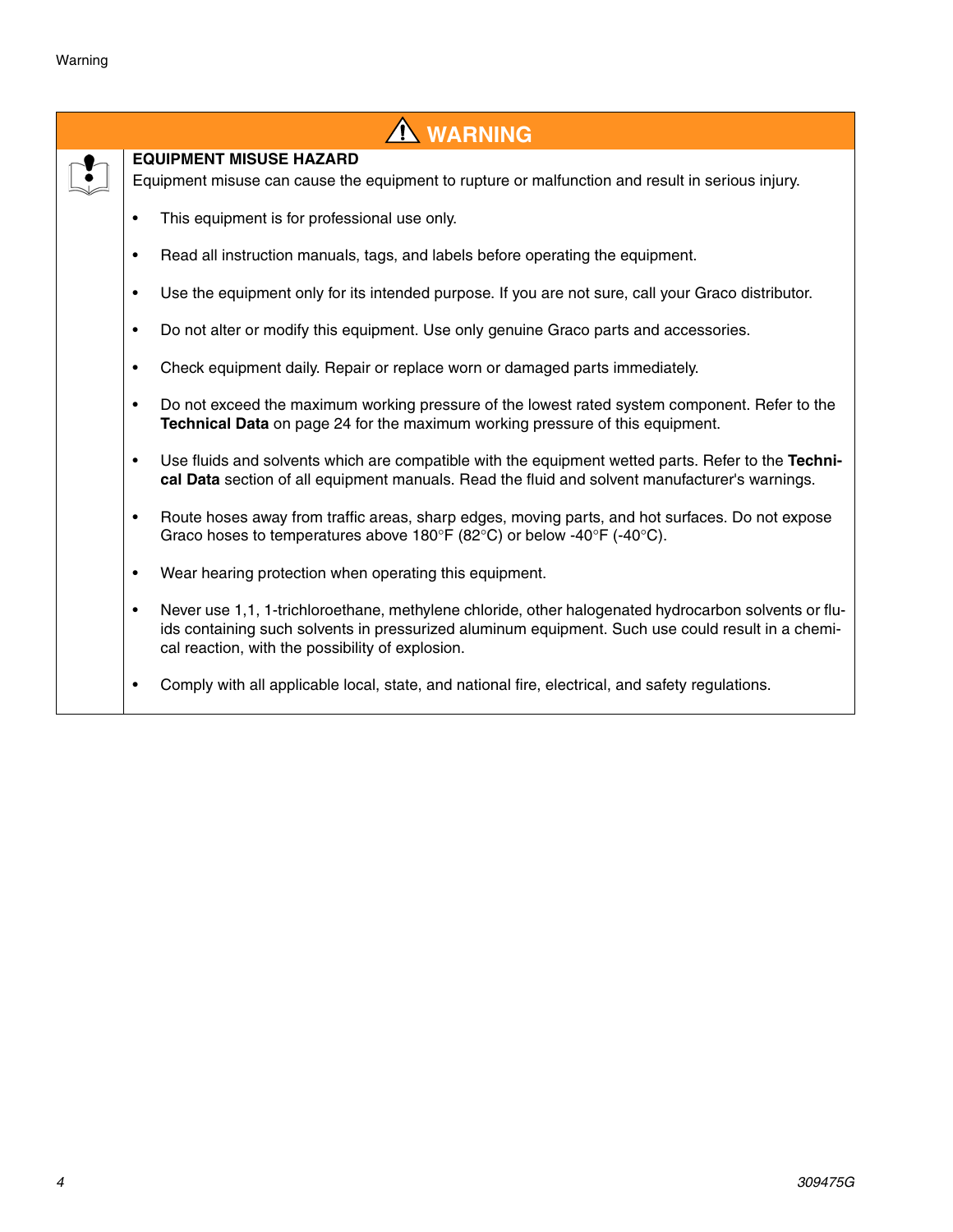| <b>A WARNING</b>                                                                                                                                                                                                                                                                 |
|----------------------------------------------------------------------------------------------------------------------------------------------------------------------------------------------------------------------------------------------------------------------------------|
| <b>SKIN INJECTION HAZARD</b><br>Spray from the gun, hose leaks, or ruptured components can inject fluid into your body and cause an<br>extremely serious injury, including the need for amputation. Splashing fluid in the eyes or on the skin can<br>also cause serious injury. |
| Fluid injected into the skin might look like just a cut, but is a serious injury. Get immediate surgical<br>$\bullet$<br>treatment.                                                                                                                                              |
| Do not point the gun at anyone or at any part of the body. Do not put your hand or fingers over the<br>$\bullet$<br>spray tip. Do not stop or deflect fluid leaks with your hand, body, glove, or rag.                                                                           |
| Never spray without the tip guard in place.<br>$\bullet$                                                                                                                                                                                                                         |
| Follow the steps under Pressure Relief Procedure, page 13, when you stop spraying and before<br>$\bullet$<br>cleaning, checking, or repairing equipment.                                                                                                                         |
| Check the hoses and couplings daily. Replace worn, damaged, or loose parts immediately. Perma-<br>$\bullet$<br>nently coupled hoses cannot be repaired; replace the entire hose.                                                                                                 |
| Tighten all fluid connections before each use.<br>$\bullet$                                                                                                                                                                                                                      |
| <b>TOXIC FLUID HAZARD</b>                                                                                                                                                                                                                                                        |
| Hazardous fluid or toxic fumes can cause serious injury or death if splashed in the eyes or on the skin,<br>inhaled, or swallowed.                                                                                                                                               |
| Know the specific hazards of the fluid you are using. Read the fluid manufacturer's warnings.<br>$\bullet$                                                                                                                                                                       |
| Store hazardous fluid in an approved container. Dispose of hazardous fluid according to all local,<br>$\bullet$<br>state and national guidelines.                                                                                                                                |
| Always wear protective eyewear, gloves, clothing and respirator as recommended by the fluid and<br>$\bullet$<br>solvent manufacturer.                                                                                                                                            |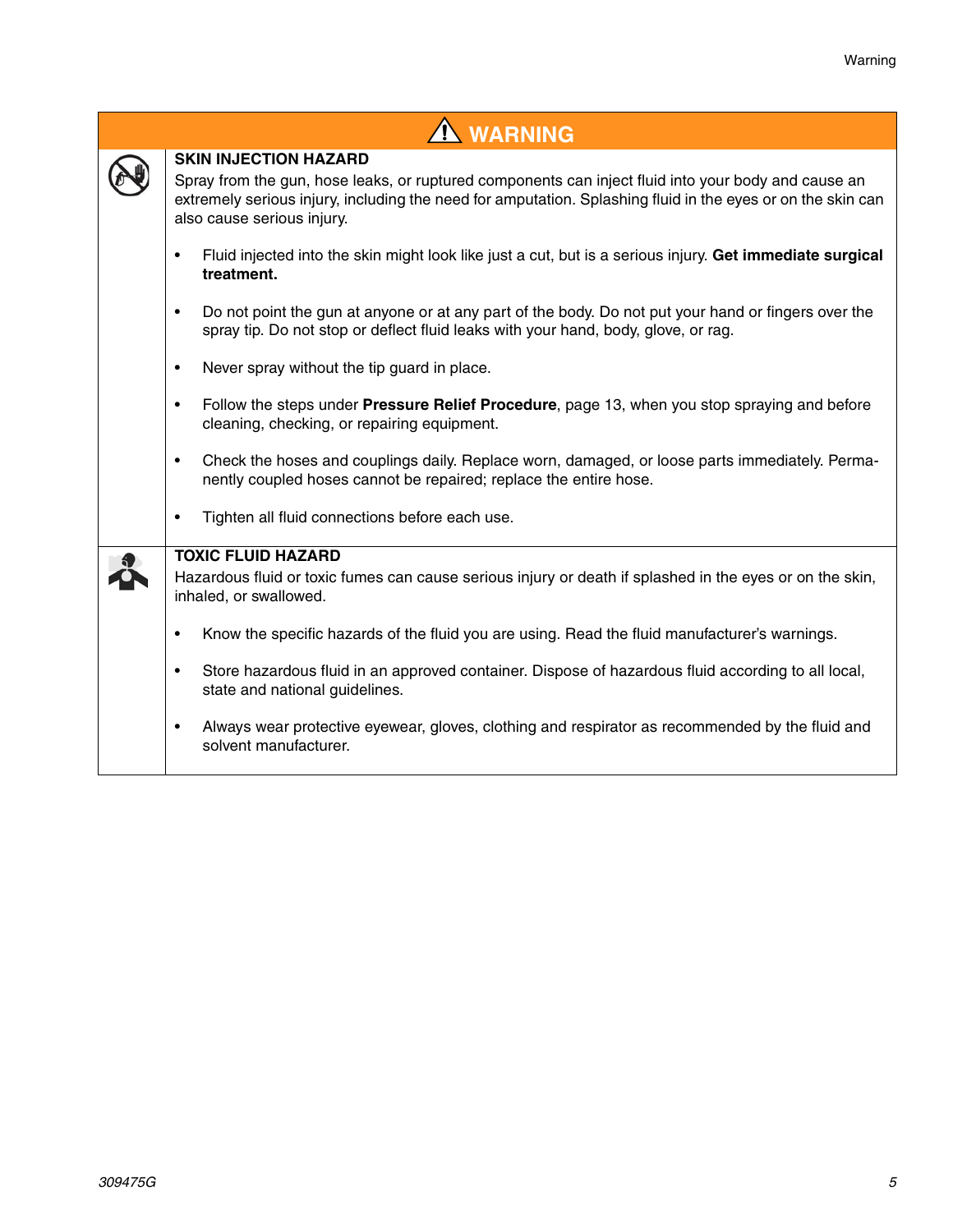## **Introduction**

A fluid pressure regulator is used in air-assisted spray systems to ensure accurate, positive control of fluid pressure to a spray gun, dispensing valve, or atomizing head.

A regulator installed at a circulating line take-off or pump reduces main line pressure to maintain the desired fluid pressure to the spray gun, dispensing valve, or atomizing head.

Models 233771, 233772, 234268 and 234269 ([FIG. 1.](#page-5-0)) are mechanically operated back pressure regulators that limit the supply pressure to a set value by opening an outlet and guiding back excess material when the predetermined pressure has been achieved. These valves are used in circulating systems.

Models 233767, 233814, 233768, 234260, 234264, and 234265 ([FIG. 2.](#page-6-0)) are mechanically operated fluid pressure regulators designed primarily for use with low to medium viscosity fluids.

Models 233760, 233769, 233770, 233813, 234259, 234266, 234270, and 234271 (FIG. 3.) are pneumatically operated fluid pressure regulators designed primarily for use with highly viscous coatings.



<span id="page-5-0"></span>**Fig. 1. Cutaway of Mechanical Back Pressure Regulator**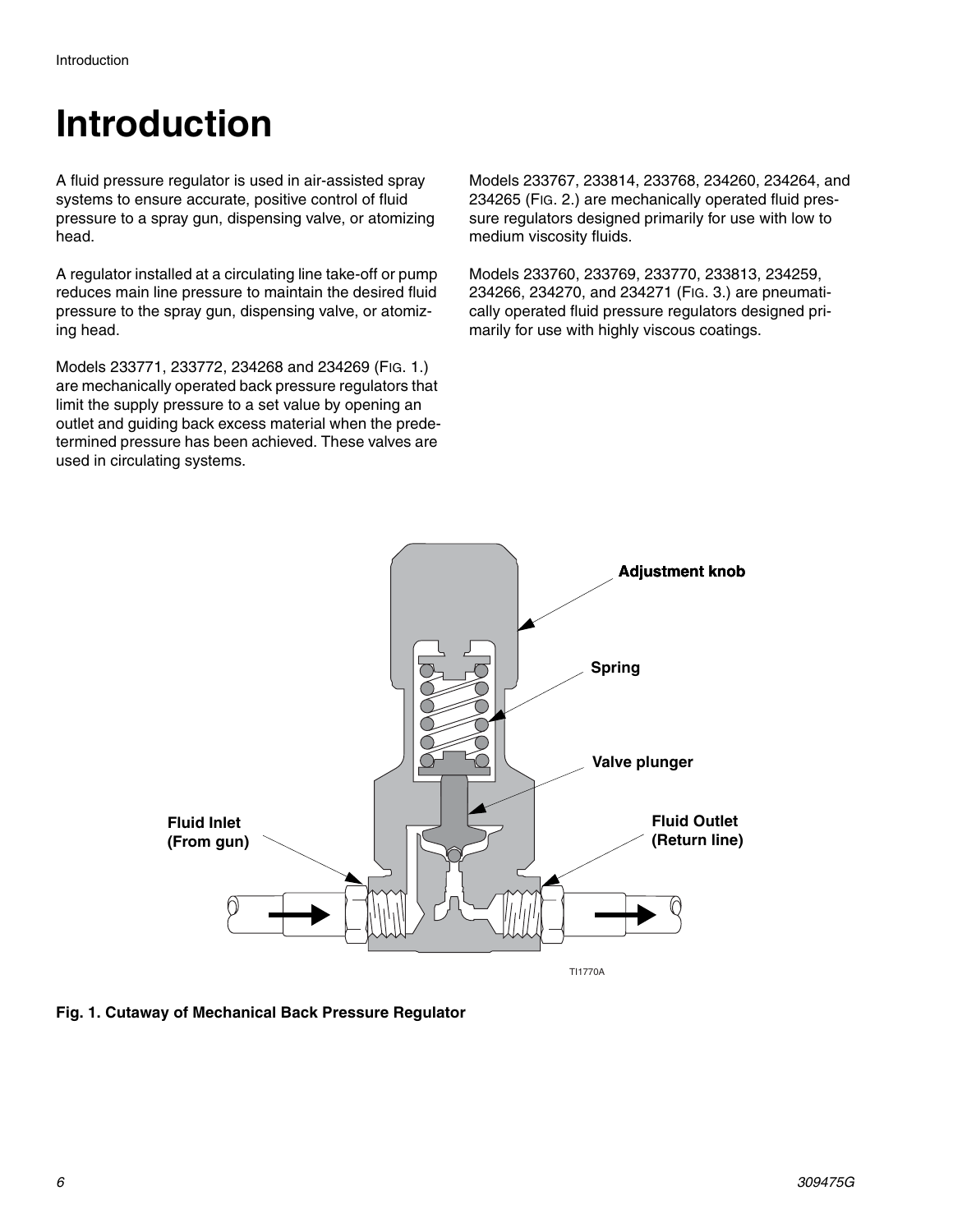

<span id="page-6-0"></span>**Fig. 2. Cutaway of Mechanical Fluid Pressure Regulator**

TI1774A **Fluid Outlet (To gun) Fluid Inlet (From pump) Diaphragm Air Inlet Valve plunger**

#### **Fig. 3. Cutaway of Pneumatic Fluid Pressure Regulator**

TI1769A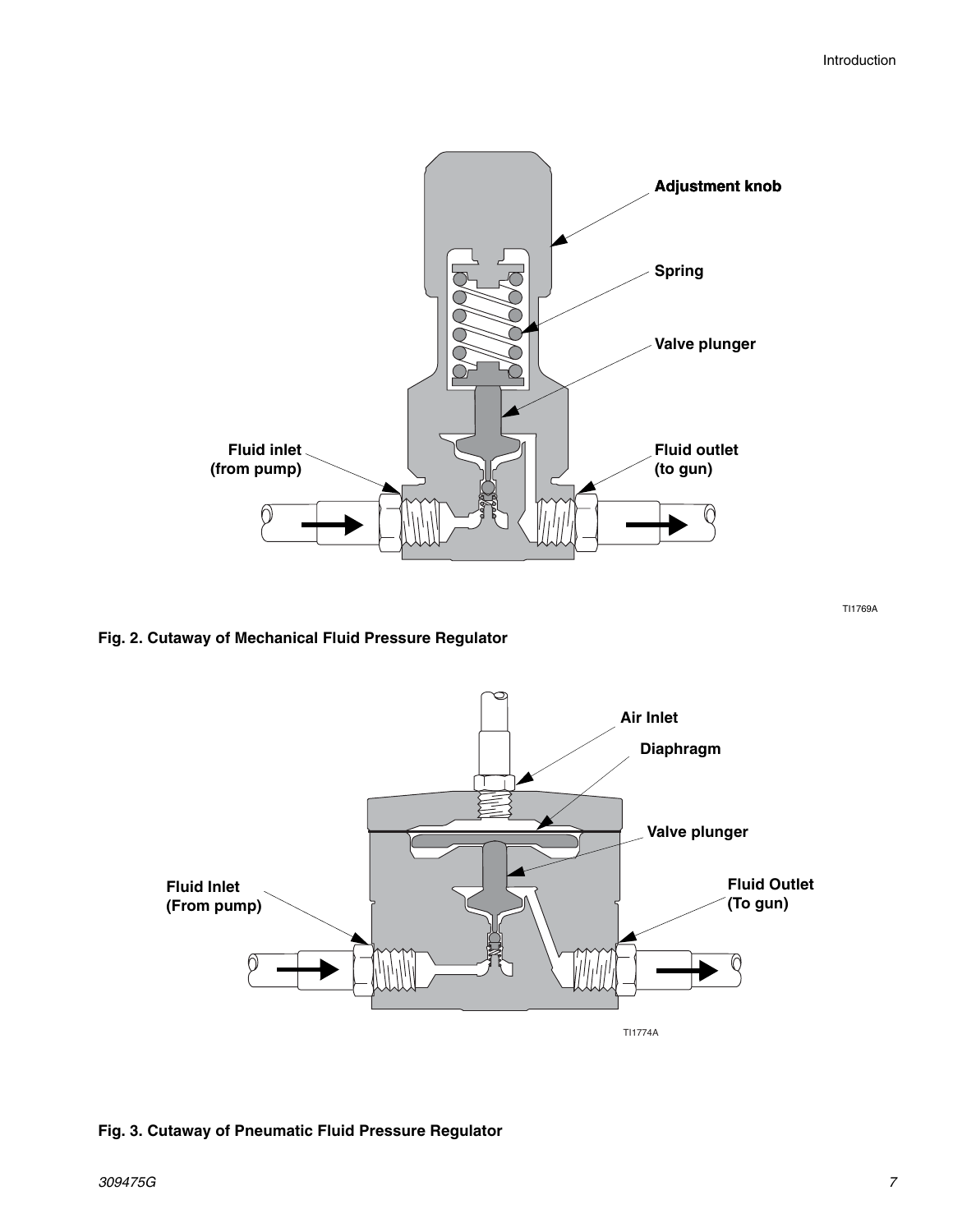### **Installation**

- 1. Install one regulator for each spray gun.
- 2. Apply thread sealant to connections as necessary.
- 3. Make sure that the direction of fluid flow agrees with the flow direction markings on the regulator body.
	- a. Install a fluid pressure regulator *upstream* of the gun: Connect the fluid line from the pump to the inlet of the fluid regulator. Connect the fluid line to the gun to the regulator's outlet.
- b. Install a back pressure regulator *downstream* of the gun. Connect the fluid return line from the gun to the inlet of the back pressure regulator. Connect the fluid return line to the pump to the regulator's outlet.
- 4. Flush and test the entire system.

[FIG. 4.,](#page-8-0) [FIG. 5.,](#page-9-0) and [FIG. 6.](#page-10-0) show possible configurations for installing a system. They do not depict actual system designs. Consult your Graco distributor for assistance in designing a system that meets your specific requirements.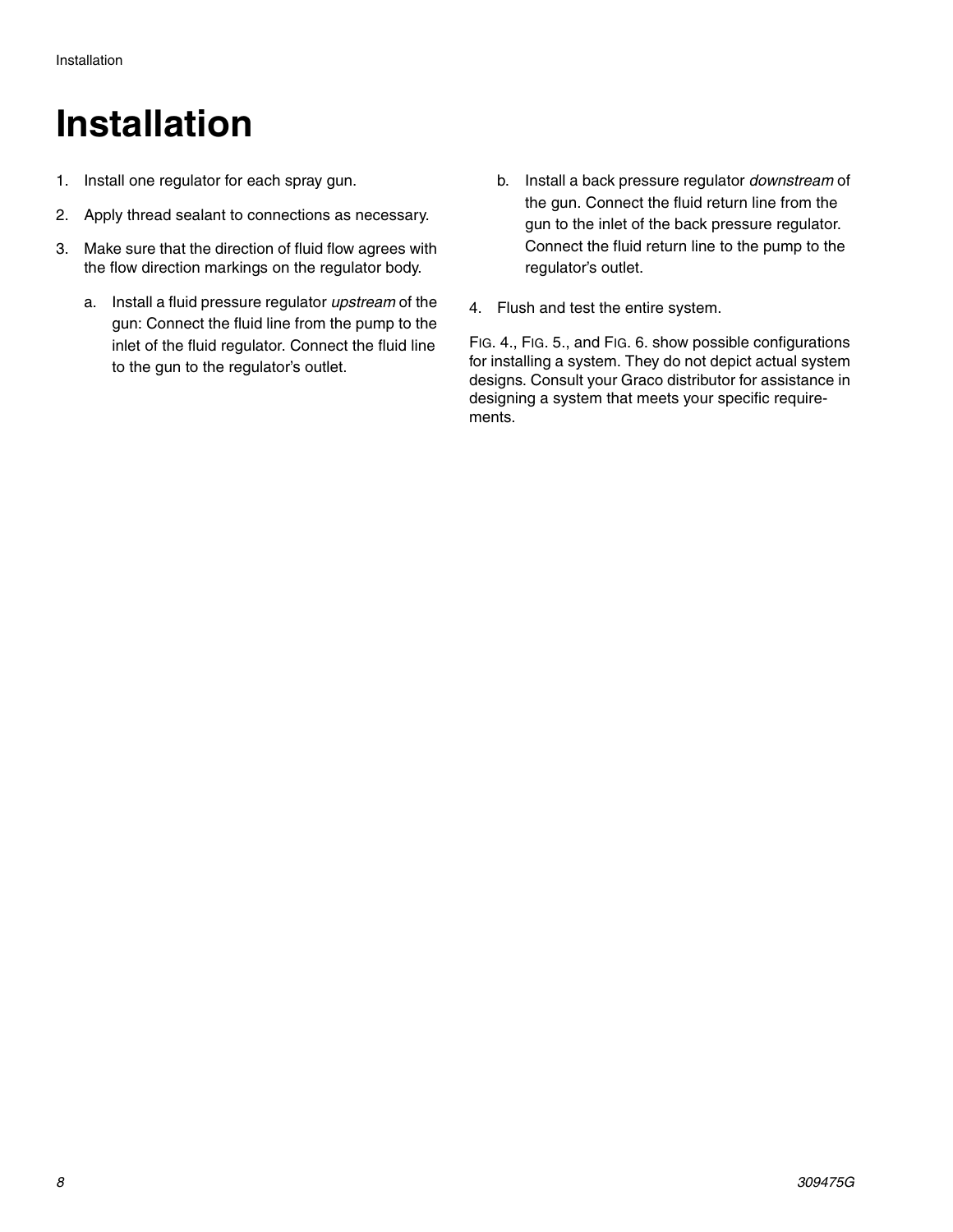

TI1763C

<span id="page-8-0"></span>**Fig. 4. High pressure, non-circulating system, mechanical fluid regulator Key**

|   | Air line filter               |
|---|-------------------------------|
| B | Bleed-type air shut-off valve |
|   | Pump air regulator            |
|   | Gun air regulator             |
| E | Fluid hose                    |
|   | Pump                          |

| G | Fluid drain valve                   |
|---|-------------------------------------|
| н | Fluid shut-off valve                |
|   | Mechanical fluid pressure regulator |
| κ | Fluid pressure gauge                |
|   | Air-assisted spray gun              |
| М | <b>Fluid filter</b>                 |
| Y | Pump ground wire                    |
| 7 | Whip hose                           |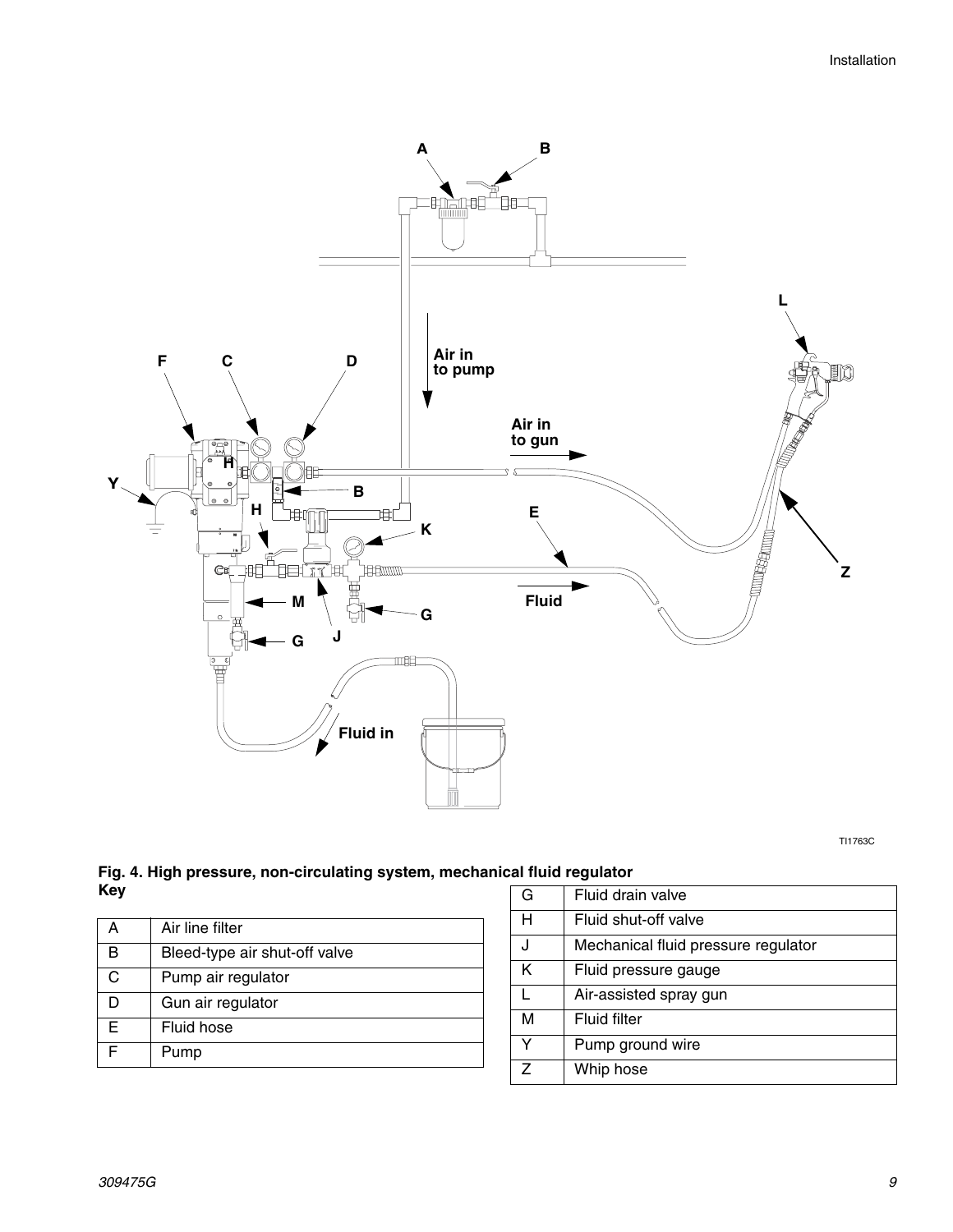

TI1764C

#### <span id="page-9-0"></span>**Fig. 5. High pressure, non-circulating system, pneumatic fluid regulator Key**

| А | Air line filter               |
|---|-------------------------------|
| в | Bleed-type air shut-off valve |
| C | Pump air regulator            |
| D | Gun air regulator             |
| E | Fluid hose                    |
| F | Pump                          |
| G | Fluid drain valve             |
|   | Fluid shut-off valve          |

|   | Pneumatic fluid regulator                       |
|---|-------------------------------------------------|
| κ | Fluid pressure gauge                            |
|   | Gun                                             |
| M | <b>Fluid filter</b>                             |
| N | Air regulator to operate/adjust fluid regulator |
|   | Pump ground wire                                |
|   | Whip hose                                       |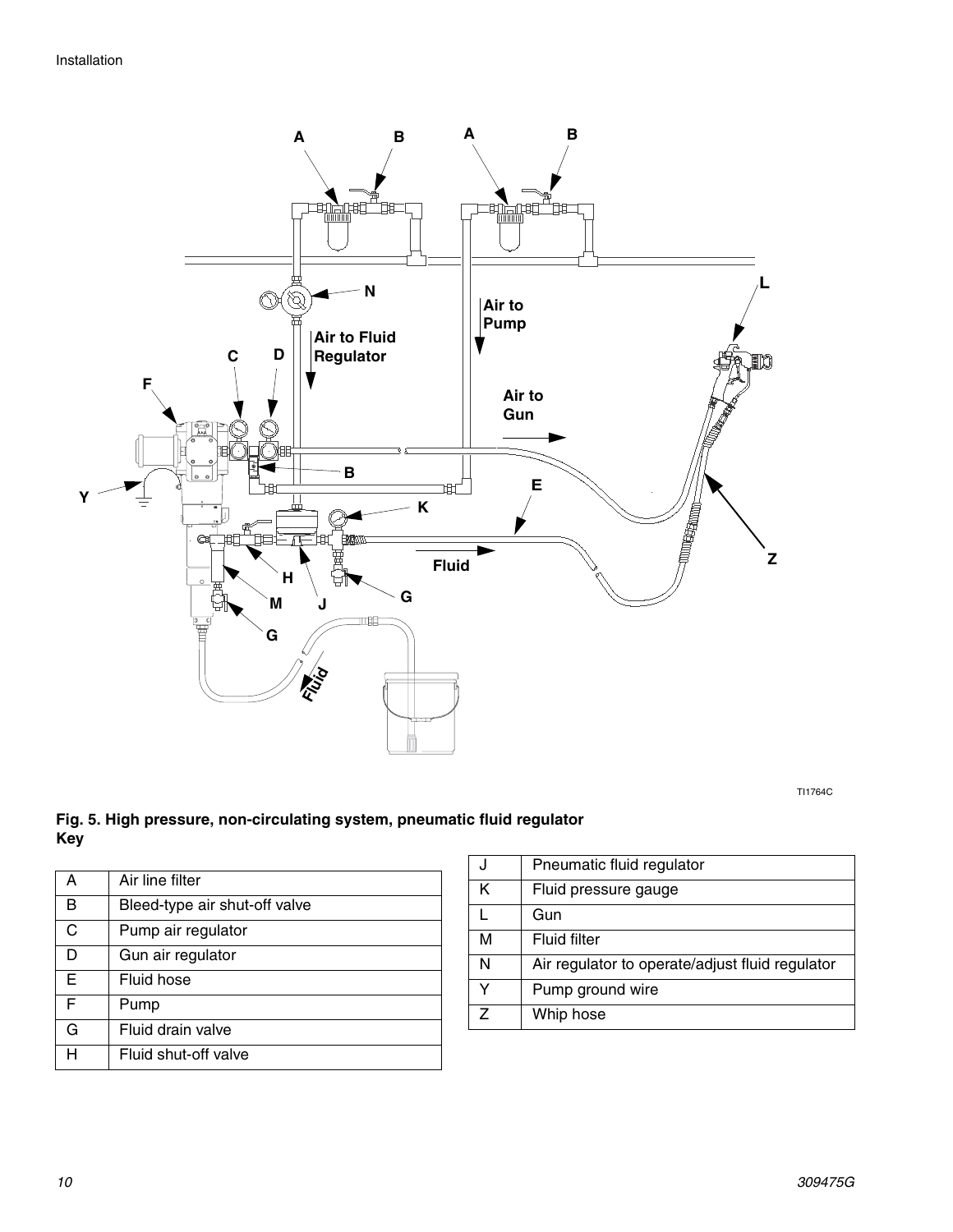

TI1765A

#### <span id="page-10-0"></span>**Fig. 6. High Pressure circulating system mechanical fluid regulator and back pressure regulator Key**

| Air line filter               |
|-------------------------------|
| Bleed-type air shut-off valve |
| Pump air regulator            |
| Fluid shut-off valve          |

| Mechanical fluid regulator         |
|------------------------------------|
| Gun                                |
| Mechanical back pressure regulator |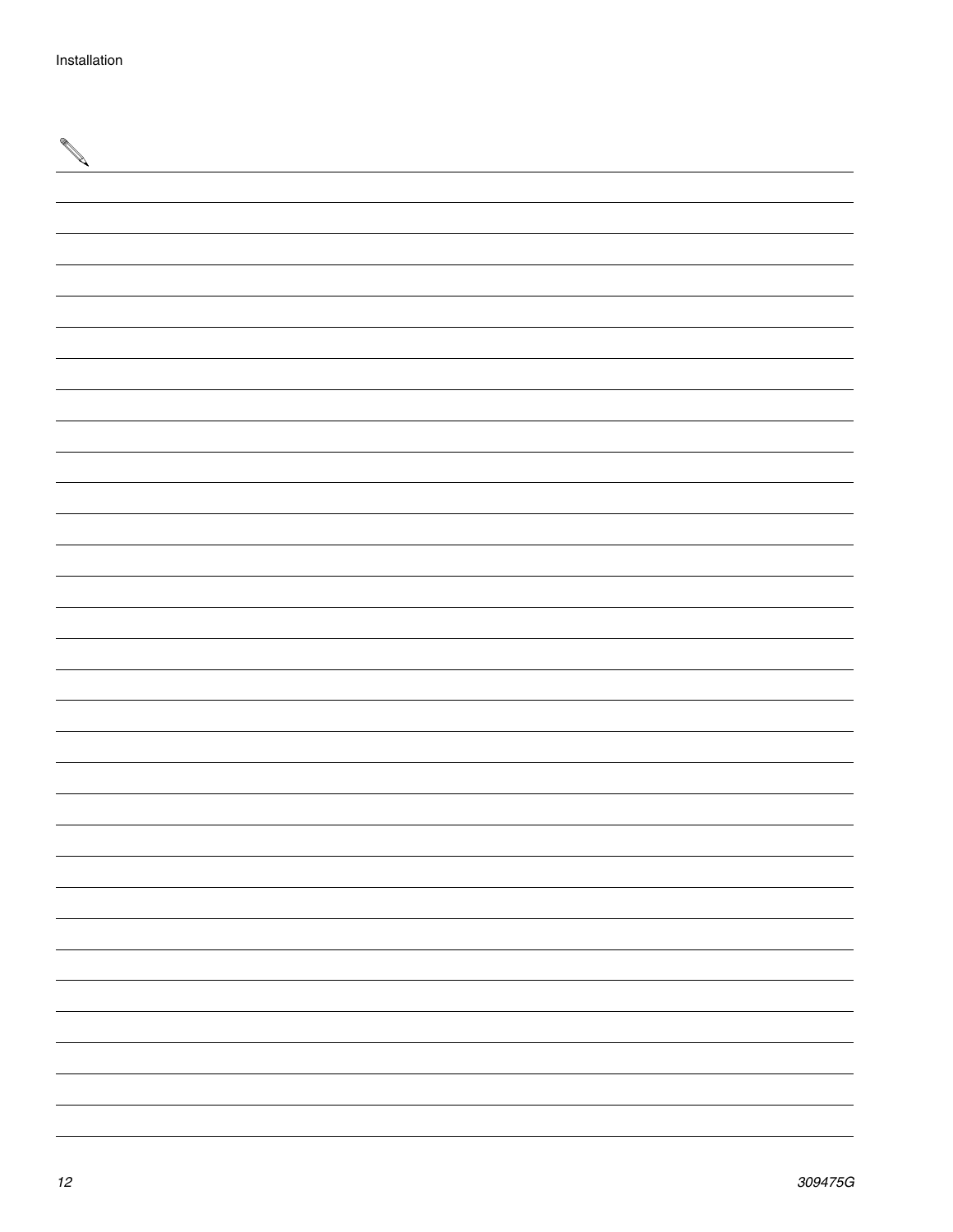## **Operation**

### **Flush Before First Use**

Your pressure regulator has been tested in the factory with an anti-corrosion liquid. Before using the regulator, thoroughly flush the system with a solvent to remove residue of this liquid as well as any contaminants that have been introduced during assembly of the system.

### <span id="page-12-0"></span>**Pressure Relief Procedure**



The system pressure must be manually relieved to prevent the system from starting or spraying accidentally. To reduce the risk of an injury from accidental spray from the gun, splashing fluid, or moving parts, follow the **Pressure Relief Procedure** whenever you:

- are instructed to relieve the pressure
- stop spraying
- check or service any of the system equipment
- or install or clean the spray tip.
- 1. Lock the gun trigger safety.
- 2. Close the bleed-type master air valve (required in your system).
- 3. Unlock the gun trigger safety.
- 4. Hold a metal part of the gun firmly to the side of a grounded metal pail and trigger the gun to relieve pressure.
- 5. Lock the gun trigger safety.
- 6. Open the drain valve (required on your system), with a container ready to catch the drainage.
- 7. Leave the drain valve open until you are ready to spray again.

If you suspect that the spray tip or hose is completely clogged or that pressure has not been fully relieved after performing steps 1 through 7, very slowly loosen the tip guard retaining nut or hose end coupling and relieve pressure gradually. Then loosen completely and clear the tip or hose.

### **Adjusting the Regulator**

The fluid pressure regulator controls pressure downstream from its outlet. The inlet fluid pressure should always be higher than the outlet fluid pressure.

If you are using an accessory fluid pressure gauge, trigger the spray gun to relieve pressure in the line when reducing the pressure, to ensure a correct gauge reading.

Adjust the pump air pressure and the fluid pressure regulator for the best spraying combination.

In a circulating system, the back pressure valve controls the fluid pressure upstream of its inlet in the same way.

#### **Mechanical Regulator**

- 1. Back out the knob until there is no spring pressure.
- 2. Turn on the fluid supply, to admit fluid to the regulator.
- 3. Turn the knob clockwise to adjust fluid pressure to the desired level.

#### **Pneumatic Regulator**

- 1. With the fluid supply shut off, turn on the air pressure to the regulator.
- 2. Turn on the fluid supply, to admit fluid to the regulator.
- 3. Increase the fluid inlet pressure. When the fluid outlet pressure is at the desired level, shut off the air to the fluid regulator.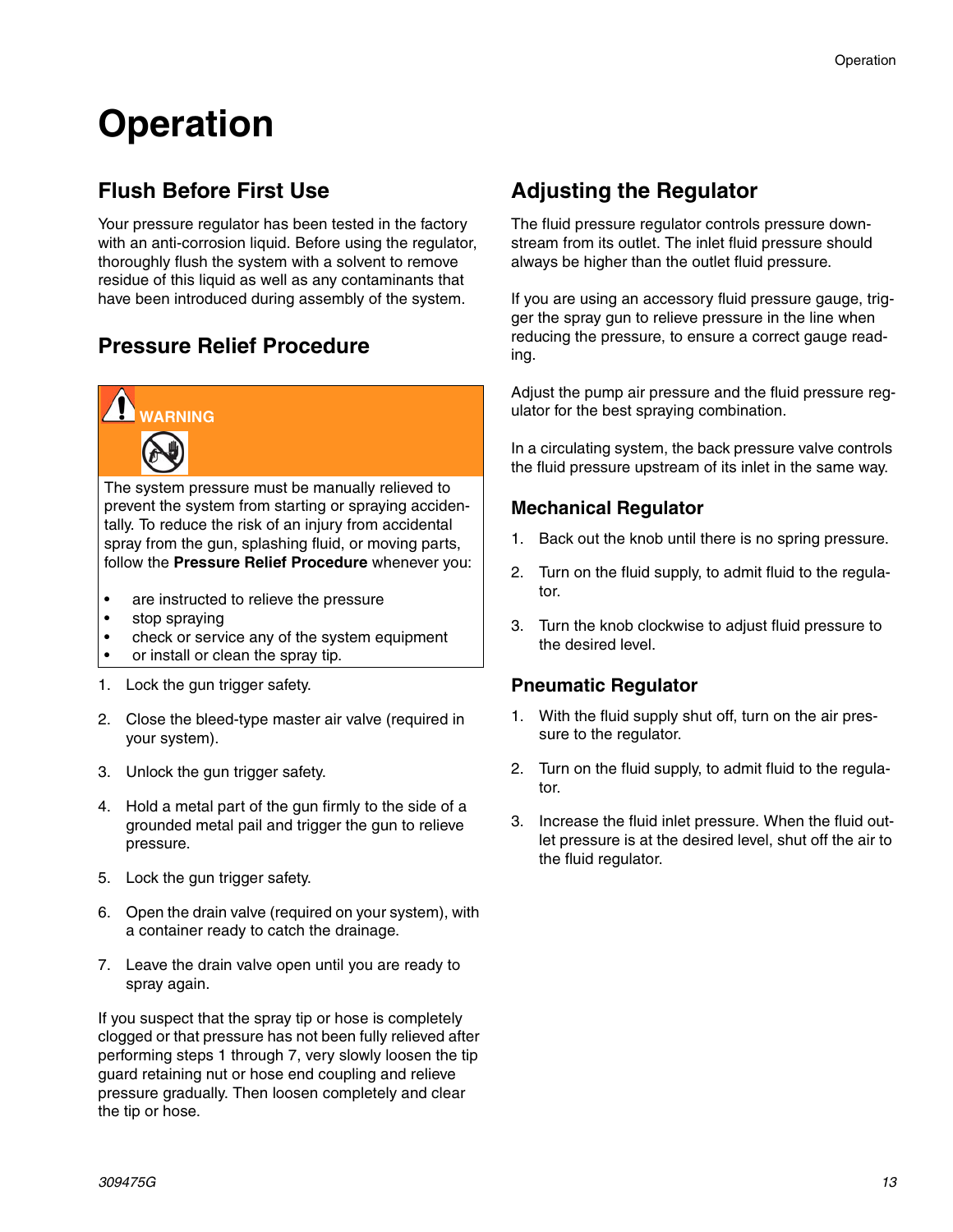## **Troubleshooting**

Relieve the pressure (page [13](#page-12-0)) before checking or repairing the equipment.

To repair the regulator, refer to page [15.](#page-14-0)

| <b>Problem</b>                                                       | Cause                                                     | <b>Solution</b>                                           |
|----------------------------------------------------------------------|-----------------------------------------------------------|-----------------------------------------------------------|
| Drop in fluid outlet pressure.                                       | Ruptured diaphragm (17) (pneu-<br>matic regulators only). | Replace diaphragm.                                        |
|                                                                      | Air escaping (pneumatic regulators<br>only).              | Check air hose and connections.<br>Replace packings (13). |
|                                                                      | Worn packings.                                            | Replace packings (13).                                    |
| Fluid outlet pressure increases to<br>level of fluid inlet pressure. | Valve ball (8) and seat (4) are worn or<br>stuck open.    | Clean ball and seat. Replace worn or<br>damaged parts.    |
| Fluid leaking from upper housing.                                    | Ruptured diaphragm (17) (pneu-<br>matic regulators only). | Replace diaphragm.                                        |
|                                                                      | Worn packings.                                            | Replace packings (13).                                    |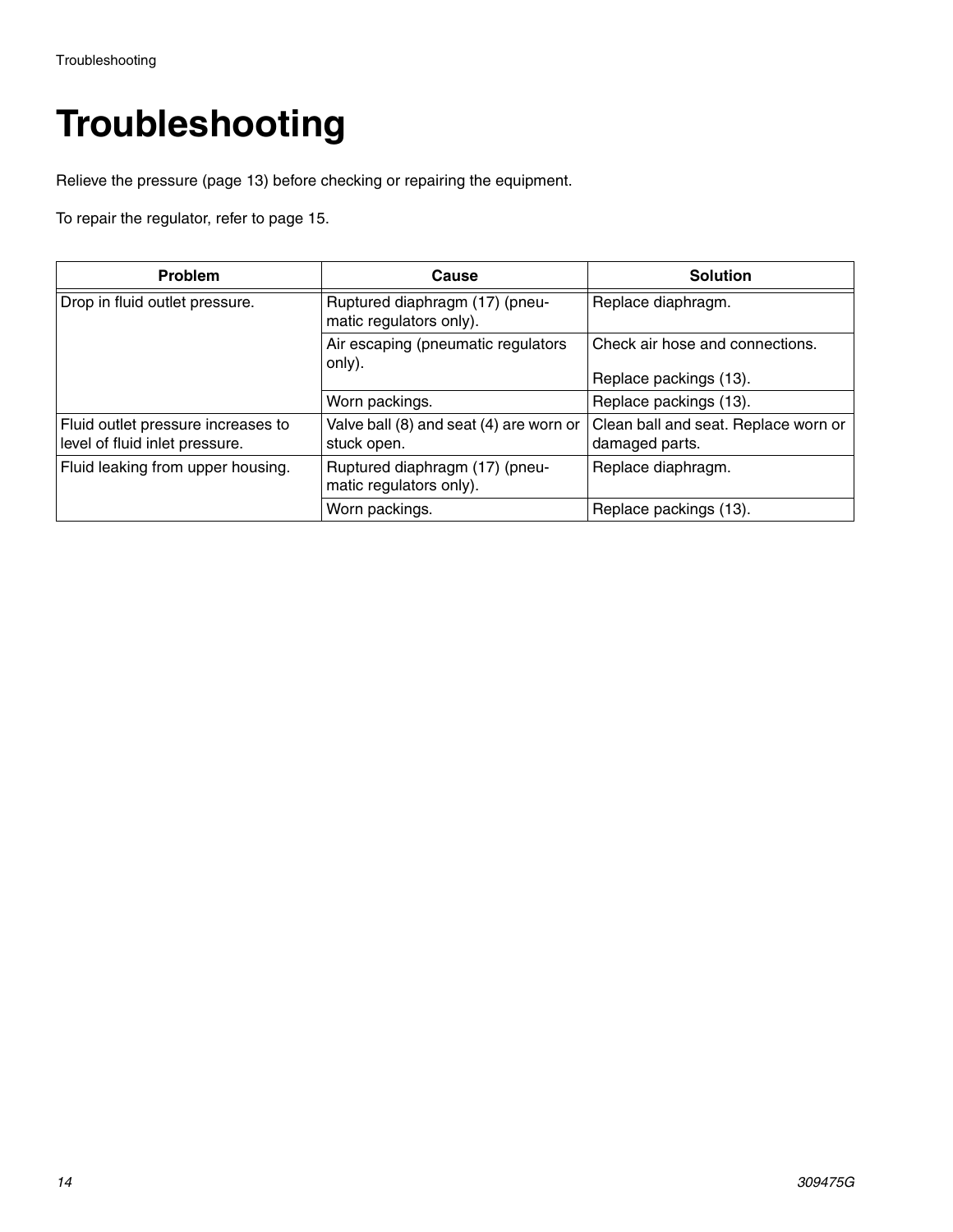### **Maintenance**

#### **Flushing**



The system pressure must be manually relieved to prevent the system from starting or spraying accidentally. Fluid under high pressure can be injected through the skin and cause serious injury. To reduce the risk of an injury from fluid injection, splashing fluid, or moving parts, follow the **Pressure Relief Procedure** whenever you:

- are instructed to relieve the pressure
- stop spraying
- check or service any of the system equipment
- or install or clean the spray tip.
- 1. Relieve the pressure.
- 2. Remove the spray tip. Clean the tip and set it aside.
- 3. Supply solvent to the pump. Start the pump. Use the lowest possible fluid pressure when flushing.
- 4. Flush the gun, spraying into a grounded metal container until clean solvent comes from the gun.
- 5. Relieve the pressure.
- 6. Reinstall the spray tip.

Do not allow paint or solvent to sit in the system for extended periods. Fluid could dry on the plunger and cause leakage at the plunger packings. If leakage occurs, disassemble and clean the regulator.

#### <span id="page-14-0"></span>**Cleaning and Repair**

When changing fluids or colors, the regulator should be disassembled and cleaned. Regular cleaning and inspection of the internal parts is necessary to keep the fluid regulator working properly.

- 1. Relieve all air and fluid pressure in the system.
- 2. Remove the regulator from the system.
- 3. Disassemble the regulator (see the parts drawings on pages [16](#page-15-0) through [22](#page-21-0)).
- 4. Clean and inspect all parts.

#### **CAUTION**

Be very careful when handling the carbide balls and seats. Damage will cause poor operation and leakage.

- 5. Inspect the diaphragm, packings, o-rings, and seals for wear. Check the ball and seat for nicks, wear, or other damage.
- 6. Lubricate packings, o-rings and seals when reassembling the regulator.
- 7. Torque as specified on the parts drawings on pages [16](#page-15-0) through [22](#page-21-0)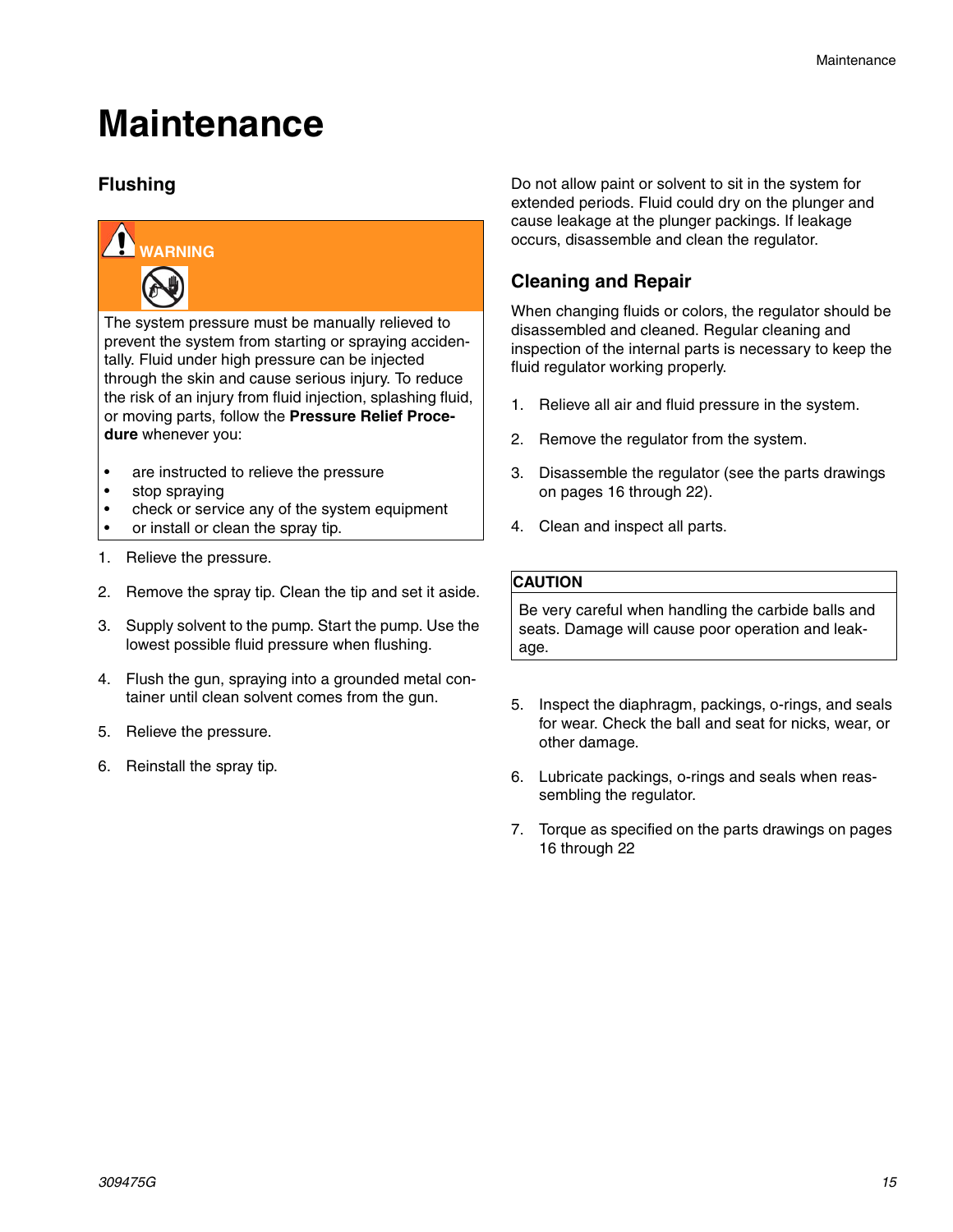### <span id="page-15-0"></span>**Parts**

#### **Mechanical Regulators**

**Part Nos. 233767 (shown), 233768, 233814, 234260, 234264, and 234265**

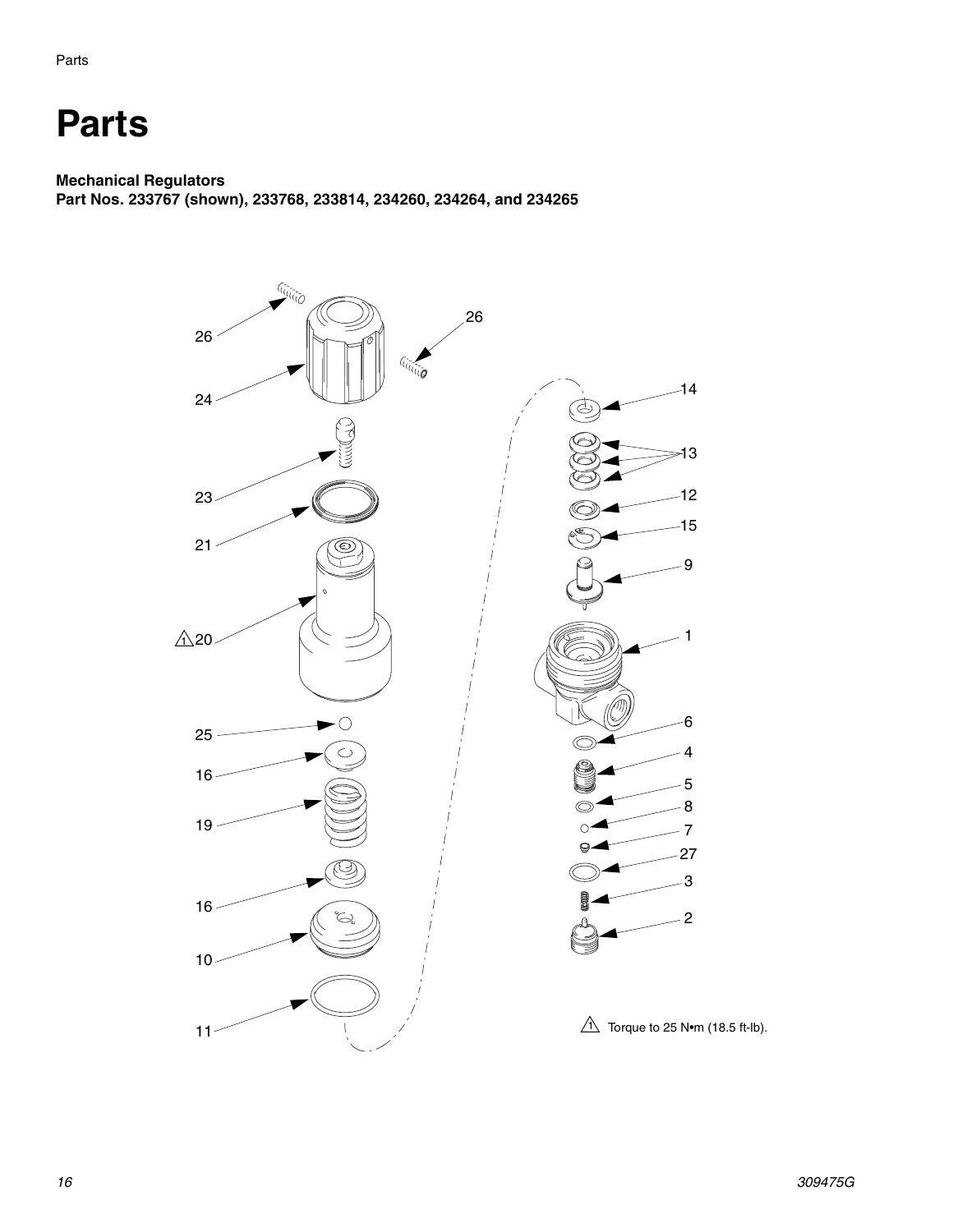#### **Mechanical Regulators**

**Part Nos. 233767 (shown), 233768, 233814, 234260, 234264, and 234265**

|                |          |                                  |     | Ref.<br>No. | Part No. | <b>Description</b>                                      | Qty            |
|----------------|----------|----------------------------------|-----|-------------|----------|---------------------------------------------------------|----------------|
| Ref.<br>No.    | Part No. | <b>Description</b>               | Qty | 14          | 15A149   | GLAND, female                                           | 1              |
| 1              |          | HOUSING, lower                   | 1   | 15          | 117125   | RING, retaining, internal                               | 1              |
|                |          | HOUSING, lower (for npt version) | 1.  | 16          | 15A178   | PLATE, spring                                           | $\overline{c}$ |
| $\overline{2}$ | 15A238   | PLUG, screw                      | 1   | 19          | 117093   | SPRING, compression; for                                | 1              |
| 3              | 117089   | SPRING, compression              | 1   |             |          | 233814 and 234260                                       |                |
| 4              | 245367   | SEAT, valve                      |     |             | 117094   | SPRING, compression; for<br>233767, 233768, 234264, and | 1              |
| 5              | 15Y030   | O-RING                           |     |             |          | 234265                                                  |                |
| 6              | 15Y031   | O-RING                           |     |             | 117088   | SPRING, compression; for<br>233768, 234265              | 1              |
| 7              | 15A206   | SUPPORT, ball                    | 1   | 20          | 245827   | HOUSING, upper                                          | 1              |
| 8              | 117104   | BALL, 5 mm                       |     | 21          | 117103   | SEAL, flat                                              | 1              |
| 9              | 245374   | PLUNGER, valve                   |     | 23          | 15A240   | SCREW, custom                                           | 1              |
| 10             | 15A217   | HOUSING, packing                 |     | 24          | 15A203   | CAP                                                     | 1              |
| 11             | 117112   | O-RING, slit                     |     | 25          | 117108   | BALL, 8 mm                                              | 1              |
| 12             | 15A223   | GLAND, male                      |     | 26          | 117098   | SCREW, set; M6x20                                       | 2              |
| 13             | 15A142   | <b>PACKING</b>                   | 3   | 27          | 15Y029   | O-RING                                                  | 1              |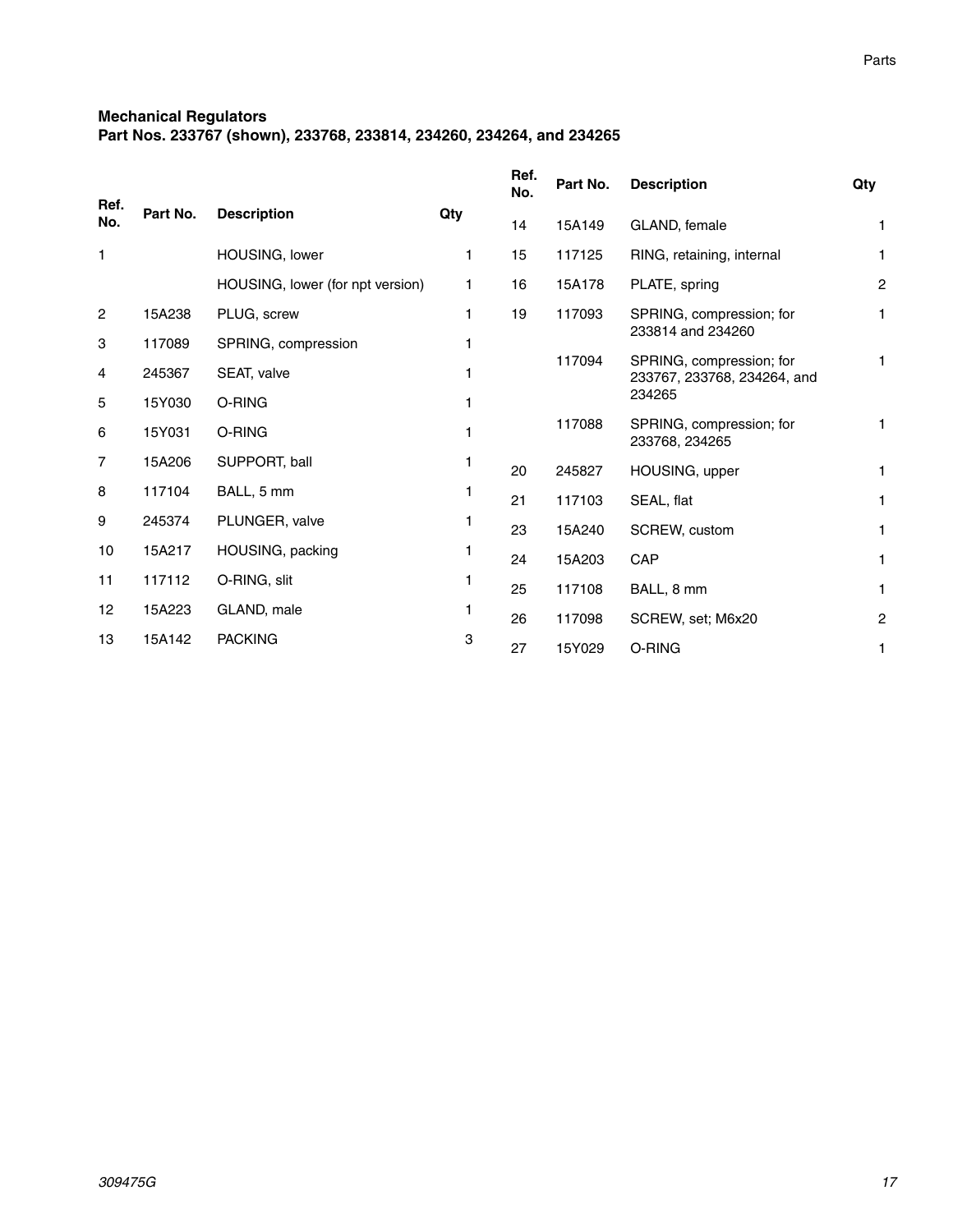#### **Mechanical Back Pressure Regulators Part Nos. 233771, 233772, 234268, and 234269 (shown)**

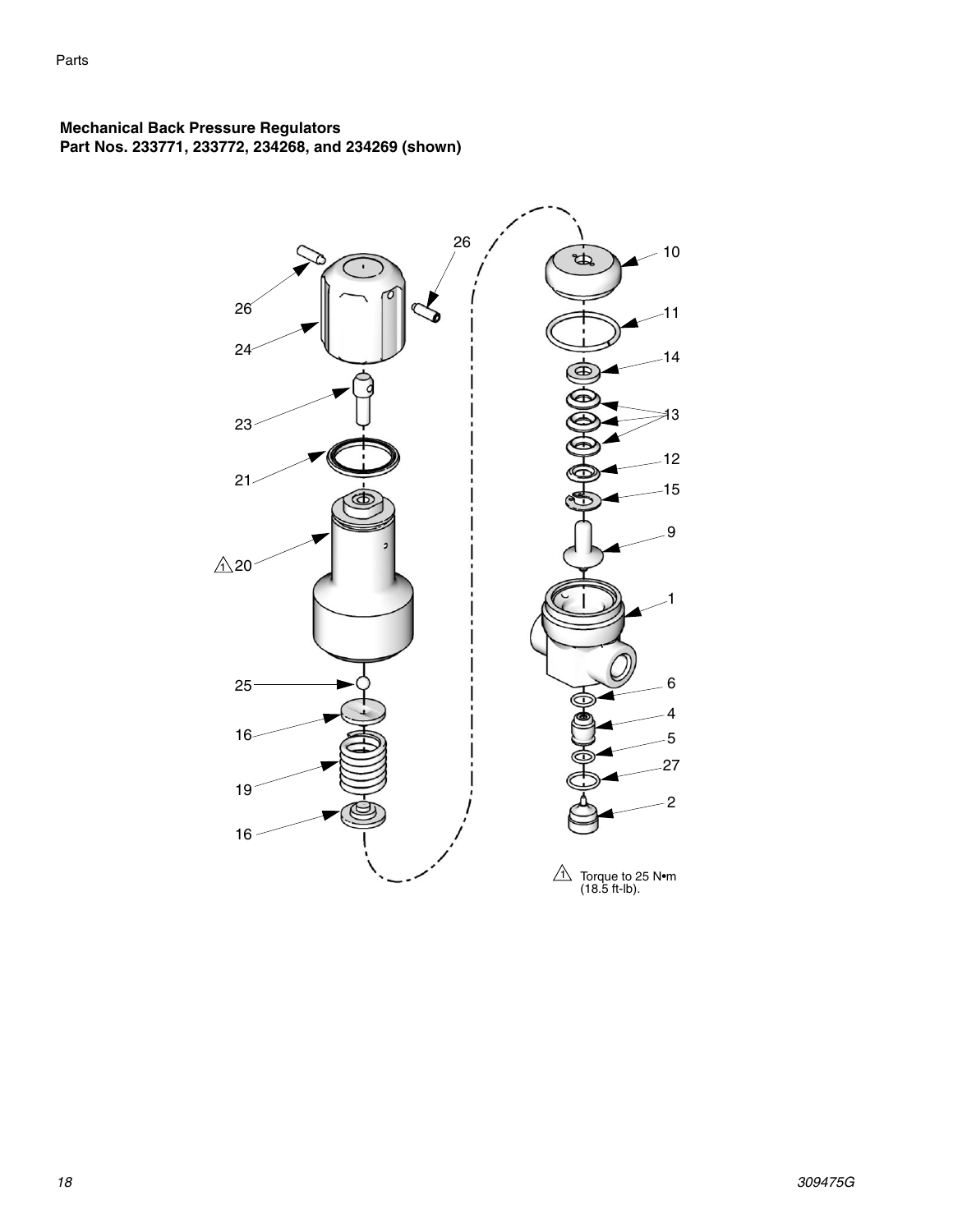#### **Mechanical Back Pressure Regulators Part Nos. 233771, 233772, 234268, and 234269**

| Ref.           |          |                                  |     | Ref.<br>No. | Part No. | <b>Description</b>                            | Qty            |
|----------------|----------|----------------------------------|-----|-------------|----------|-----------------------------------------------|----------------|
| No.            | Part No. | <b>Description</b>               | Qty | 15          | 117125   | RING, retaining, internal                     | 1              |
| $\mathbf{1}$   |          | HOUSING, lower                   | 1   | 16          | 15A178   | PLATE, spring                                 | $\overline{c}$ |
|                |          | HOUSING, lower (for npt version) | 1   | 19          | 117093   | SPRING, compression; for                      | 1              |
| $\overline{2}$ | 15A238   | PLUG, screw                      | 1   |             |          | 233771 and 234268                             |                |
| 4              | 245367   | SEAT, valve                      |     |             | 117094   | SPRING, compression; for<br>233772 and 234269 | 1              |
| 5              | 15Y030   | O-RING                           | 1   | 20          | 245827   | HOUSING, upper                                | 1              |
| 6              | 15Y031   | O-RING                           | 1   | 21          | 117103   | SEAL, flat                                    | 1              |
| 9              | 245376   | PLUNGER, valve                   | 1   | 23          | 15A240   | SCREW, custom                                 | 1              |
| 10             | 15A217   | HOUSING, packing                 | 1   | 24          | 15A203   | CAP                                           | 1              |
| 11             | 117112   | O-RING, slit                     | 1   | 25          | 117108   | BALL, 8 mm                                    | 1              |
| 12             | 15A223   | GLAND, male                      | 1   | 26          | 117098   | SCREW, set; M6x20                             | $\overline{2}$ |
| 13             | 15A142   | <b>PACKING</b>                   | 3   | 27          | 15Y029   | O-RING                                        | 1              |
| 14             | 15A149   | GLAND, female                    | 1   |             |          |                                               |                |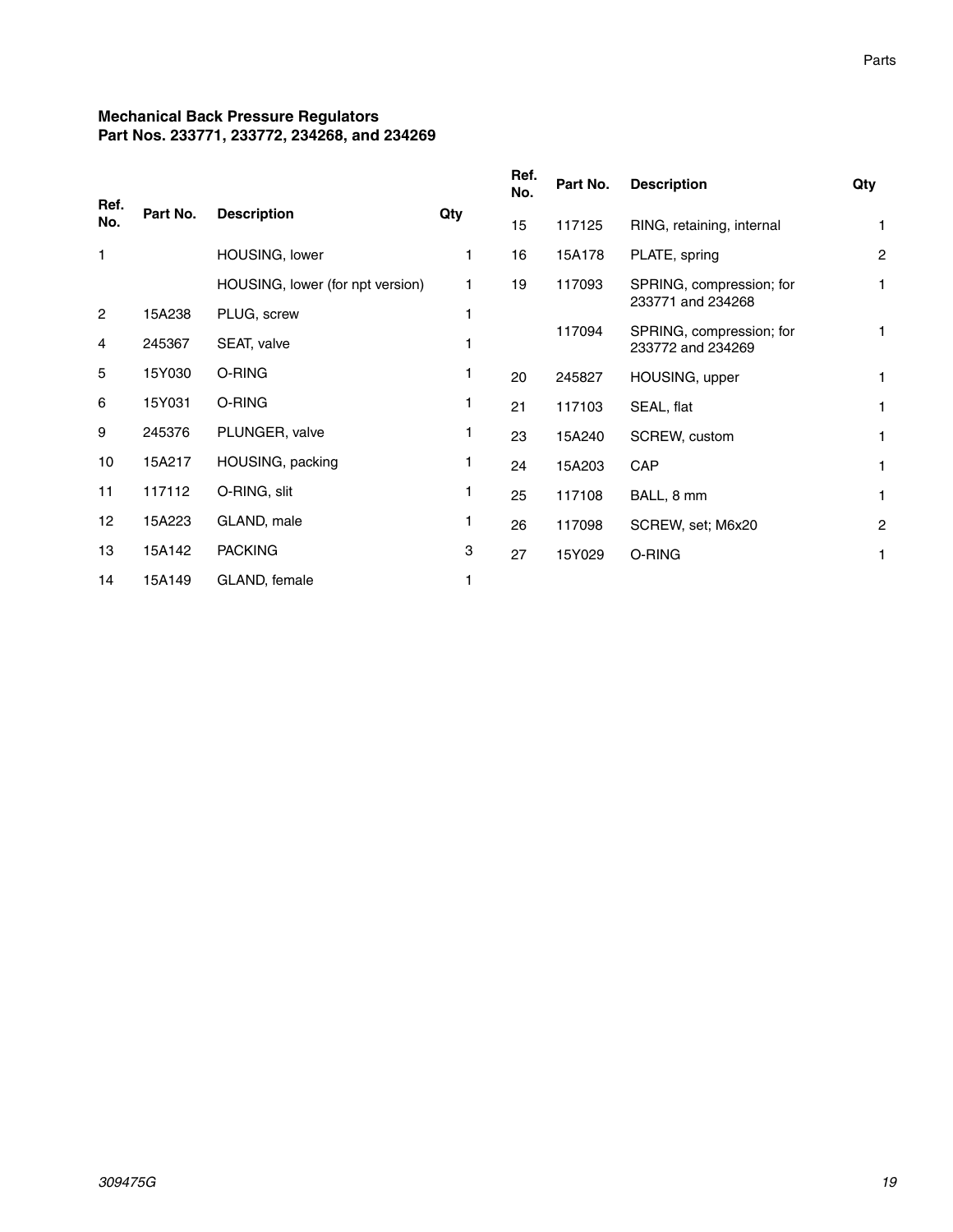#### **Pneumatic Regulators Part No. 233813 and 234259**

 $\hat{1}$  Torque to 10 N•m (7.5 ft-lb).

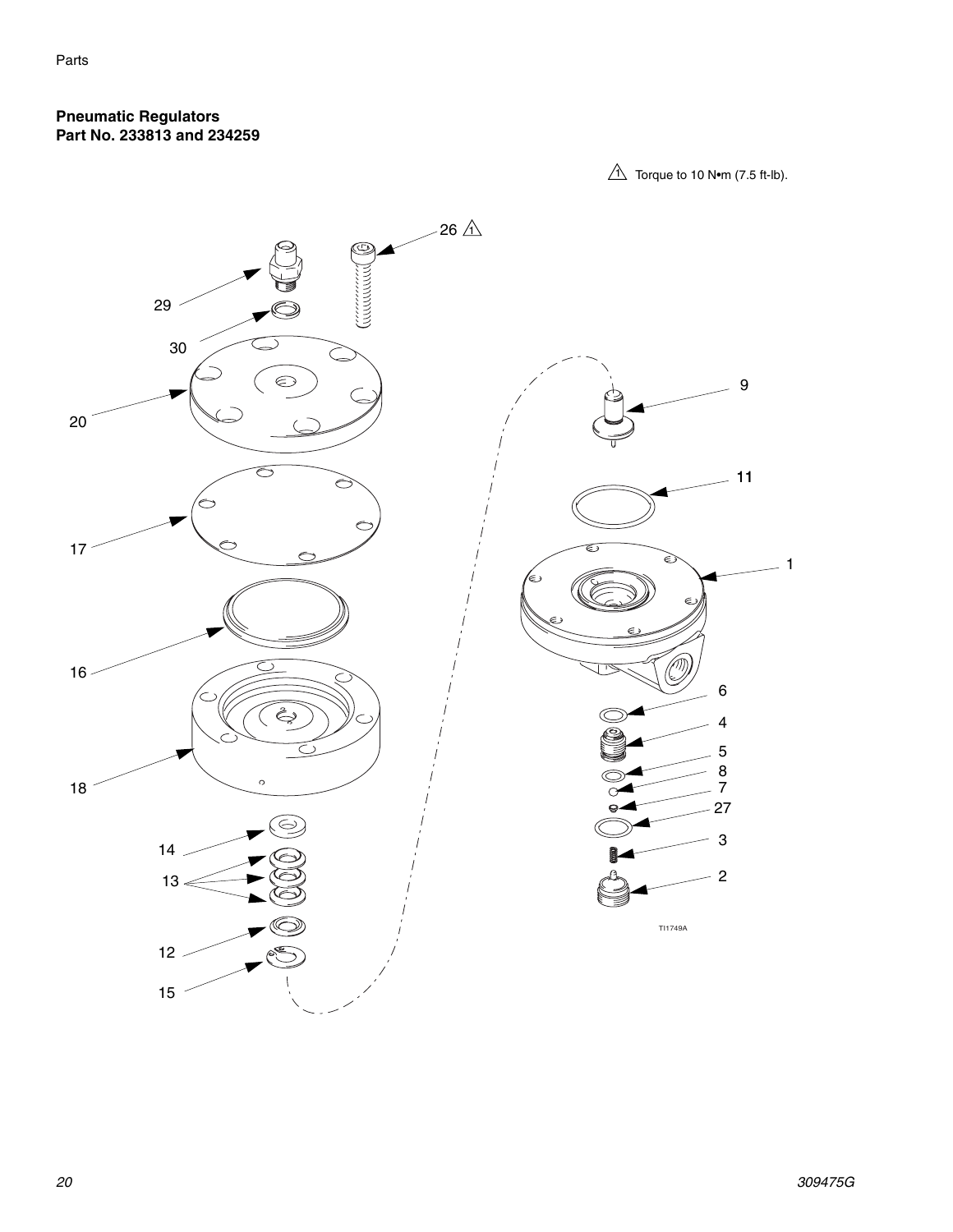#### **Pneumatic Regulators Part No. 233813 and 234259**

| Ref.           |          |                             |     | Ref.<br>No. |        | Part No. Description       | Qty |
|----------------|----------|-----------------------------|-----|-------------|--------|----------------------------|-----|
| No.            | Part No. | <b>Description</b>          | Qty | 12          | 15A223 | GLAND, male                |     |
| 1              |          | HOUSING, lower              |     | 13          | 15A142 | <b>PACKING</b>             | 3   |
|                |          |                             |     | 14          | 15A149 | GLAND, female              |     |
|                |          | HOUSING, lower (npt version |     | 15          | 117125 | RING, retaining, internal  |     |
|                |          | only)                       |     | 16          | 15A212 | PLATE, diaphragm           |     |
| $\overline{c}$ | 15A238   | PLUG, screw                 |     | 17          | 15A180 | <b>DIAPHRAGM</b>           |     |
| 3              | 117089   | SPRING, compression         |     | 18          | 15A218 | HOUSING, diaphragm         |     |
| 4              | 245367   | SEAT, valve                 |     | 20          | 15A145 | COVER, diaphragm           |     |
| 5              | 15Y030   | O-RING                      |     | 26          | 117128 | SCREW, shcs; M8x50         | 6   |
| 6              | 15Y031   | O-RING                      |     | 27          | 15Y029 | O-RING                     |     |
| $\overline{7}$ | 15A206   | SUPPORT, ball               |     | 29          | 15C332 | FITTING, (npt models only) |     |
| 8              | 117104   | BALL, 5mm, carbide          |     | 30          | 15C333 | WASHER, (npt models only)  |     |
| 9              | 245375   | PLUNGER, valve              |     |             |        |                            |     |
| 11             | 15Y033   | O-RING                      |     |             |        |                            |     |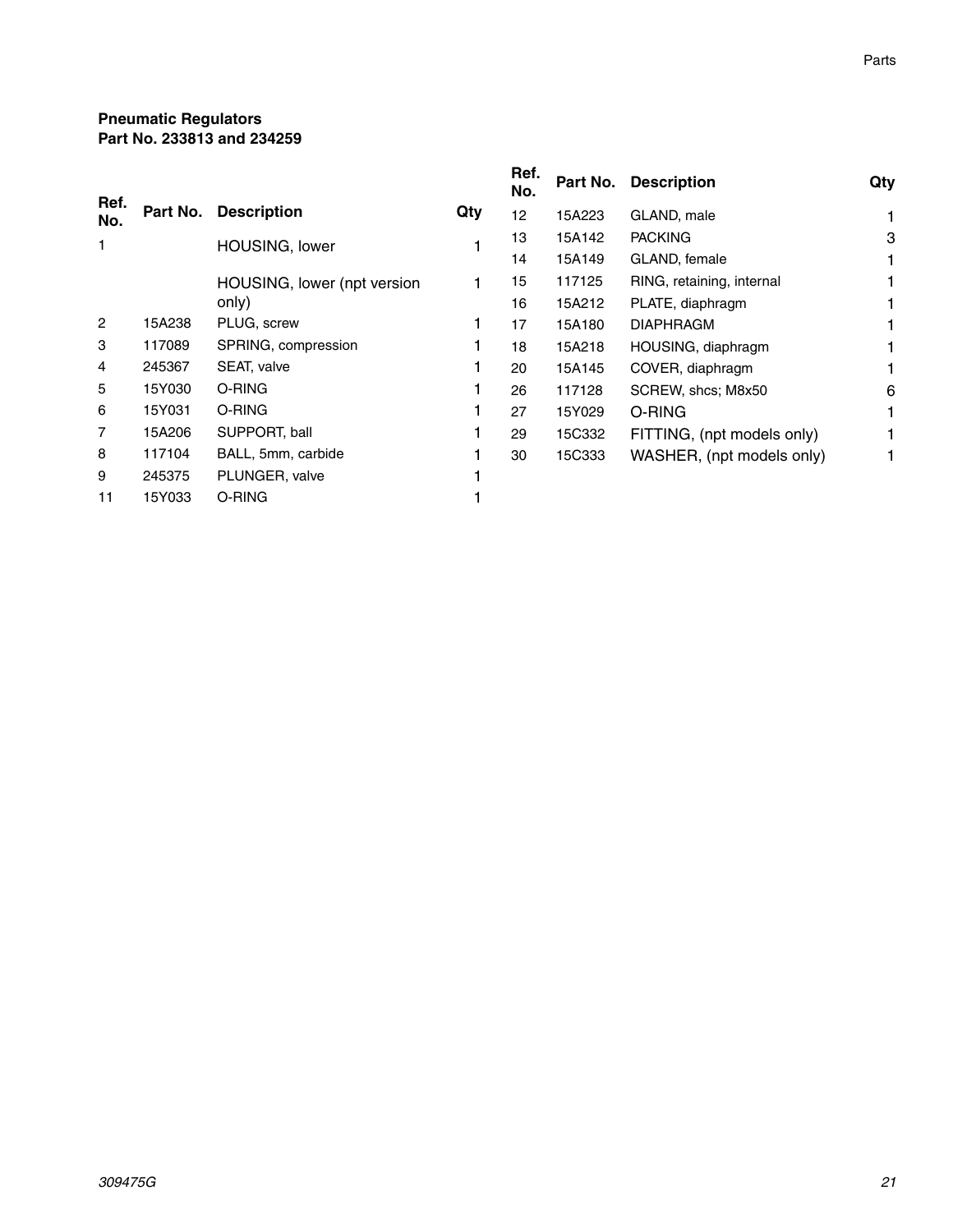#### <span id="page-21-0"></span>**Pneumatic Regulators Part Nos. 233760 (shown), 233769, 233770, 234266, 234270, and 234271**



TI1745A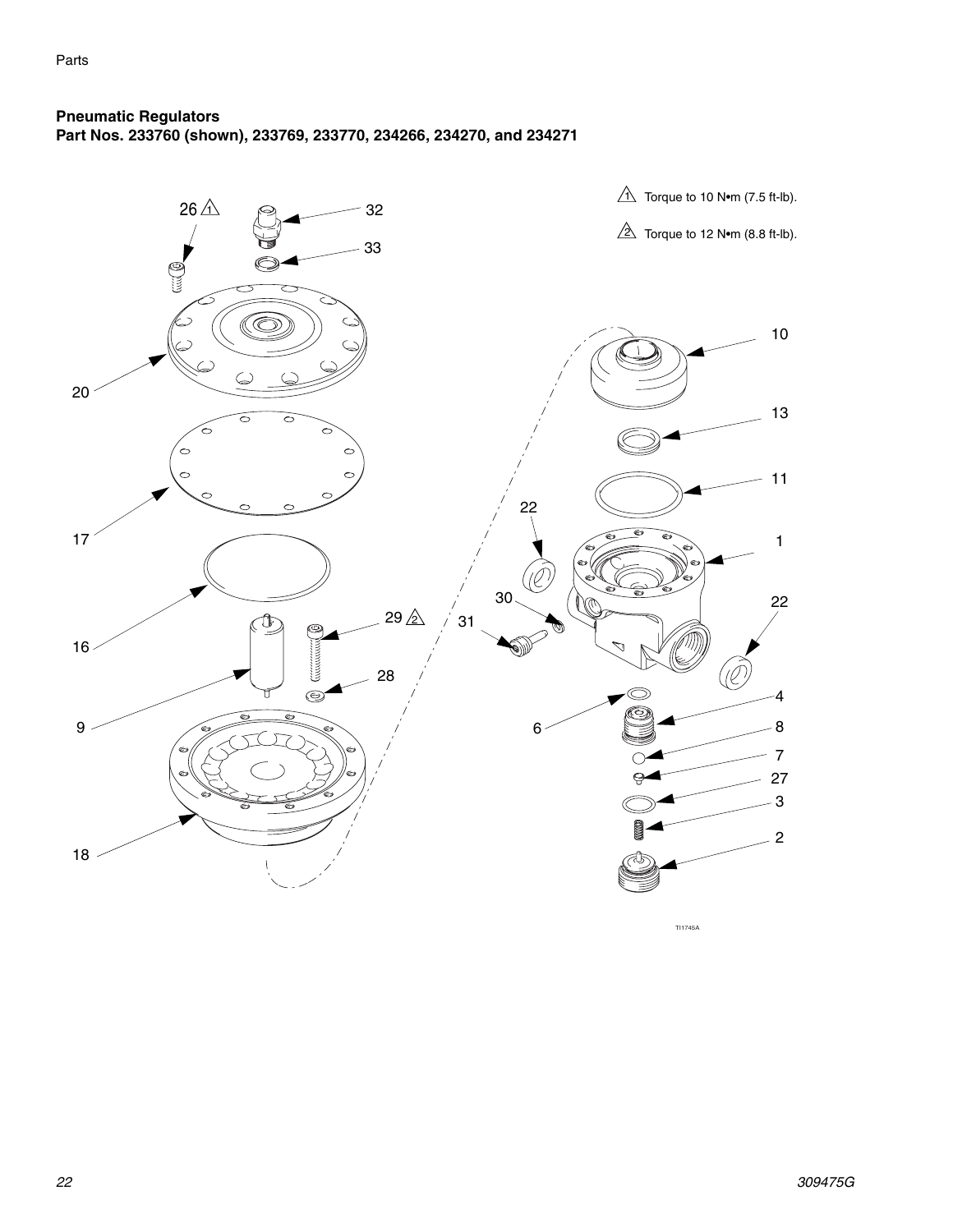Parts

#### **Pneumatic Regulators**

234271

**Part Nos. 233760 (shown), 233769, 233770, 234266, 234270, and 234271**

|             |          |                                            |              | Ref.<br>No. | Part No. | <b>Description</b>                           | Qty          |
|-------------|----------|--------------------------------------------|--------------|-------------|----------|----------------------------------------------|--------------|
| Ref.<br>No. | Part No. | <b>Description</b>                         | Qty          | 18          | 15A209   | HOUSING, diaphragm; for 233760<br>and 234266 | 1            |
| 1           | 15A187   | HOUSING, lower                             | 1            |             | 15A210   | HOUSING, diaphragm; for 233769<br>and 234270 | 1            |
|             | 15C298   | HOUSING, lower (for npt ver-<br>sion)      | 1            |             | 15A211   | HOUSING, diaphragm; for 233770<br>and 234271 | 1            |
| 2           | 15A239   | PLUG, screw                                | 1            | 20          | 15A146   | COVER, diaphragm; for 233760                 | 1            |
| 3           | 117091   | SPRING, compression                        | 1            |             |          | and 234266                                   |              |
| 4           | 245370   | SEAT, valve                                |              |             | 15A147   | COVER, diaphragm; for 233769                 | 1            |
| 6           | 15Y031   | O-RING                                     |              |             |          | and 234270                                   |              |
| 7           | 15A207   | SUPPORT, ball                              |              |             | 15A148   | COVER, diaphragm; for 233770                 | 1            |
| 8           | 117107   | BALL, 8mm, carbide                         | 1            |             |          | and 234271                                   |              |
| 9           | 245377   | PLUNGER, valve; for 233760,                | 1            | 22          | 15A220   | RING (for non-npt models only)               | $\mathbf{2}$ |
|             |          | 234266,                                    |              | 26          | 117028   | SCREW, shcs; M6x16                           | 12           |
|             | 245379   | PLUNGER, valve; for 233769,                | 1            | 27          | 15Y032   | O-RING                                       | 1            |
|             |          | 233770, 234270, and 234271                 |              | 28          | 117018   | <b>WASHER</b>                                | 12           |
| 10          | 245364   | HOUSING, plunger                           | 1            | 29          | 117030   | SCREW, shcs; M6x40                           | 12           |
| 11          | 15Y034   | O-RING                                     | 1            | 30          | 117086   | <b>WASHER</b>                                | 1            |
| 13          | 117111   | SEAL, rod                                  | 1            | 31          | 117100   | PLUG, threaded                               | 1            |
| 16          | 15A213   | PLATE, diaphragm; for 233760 and<br>234266 | 1            | 32          | 15C332   | FITTING (npt models only)                    |              |
|             | 15A214   | PLATE, diaphragm; for 233769 and<br>234270 | $\mathbf{1}$ | 33          | 15C333   | WASHER (npt models only)                     | 1            |
|             | 15A215   | PLATE, diaphragm; for 233770 and<br>234271 | 1            |             |          |                                              |              |
| 17          | 15A181   | DIAPHRAGM; for 233760 and<br>234266        | 1            |             |          |                                              |              |
|             | 15A182   | DIAPHRAGM; for 233769 and<br>234270        | 1            |             |          |                                              |              |
|             | 15A183   | DIAPHRAGM; for 233770 and                  | 1            |             |          |                                              |              |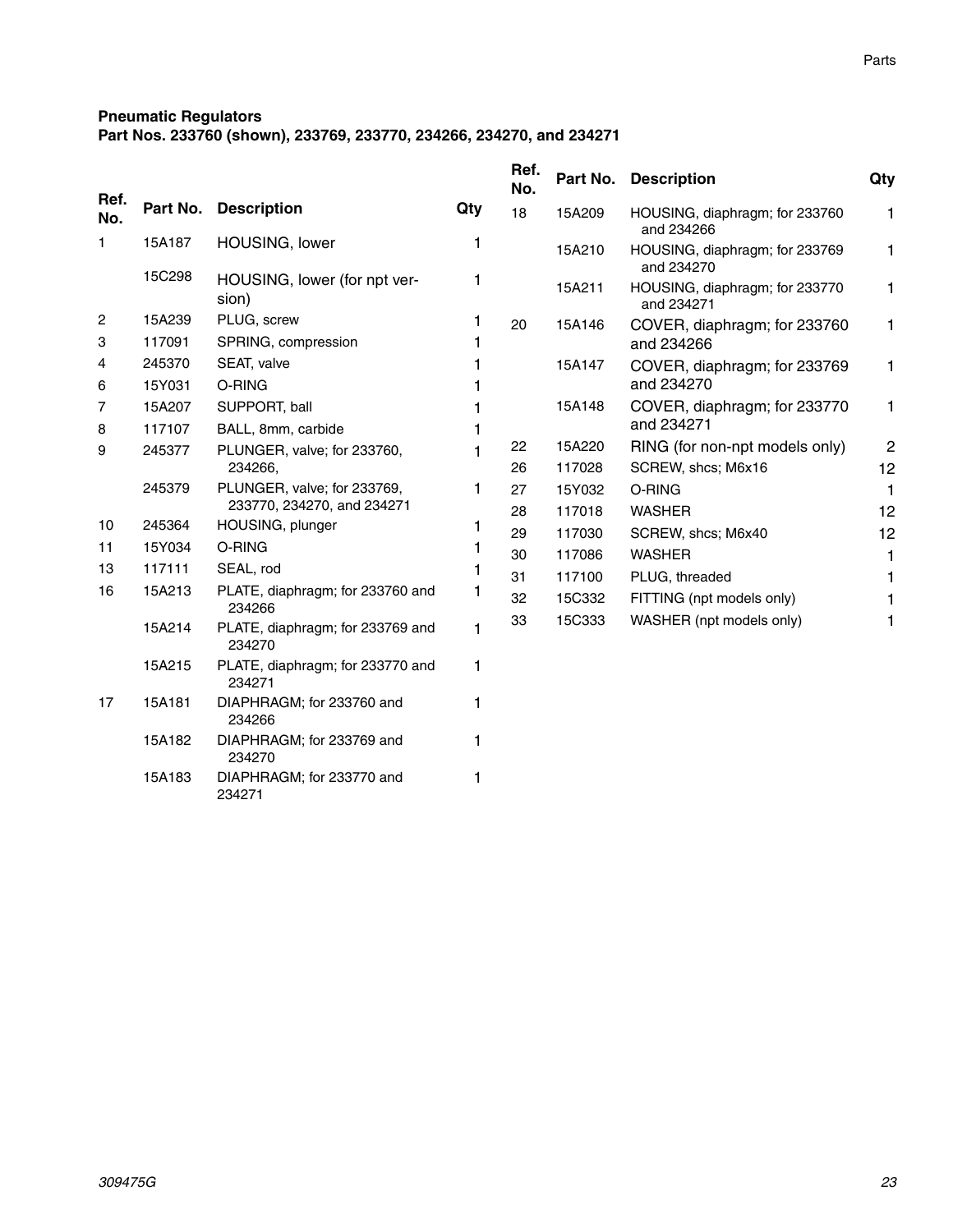### <span id="page-23-0"></span>**Technical Data**

| <b>Data</b>                                                                 |
|-----------------------------------------------------------------------------|
| 233814, 234260: 2600 psi (18 MPa, 180 bar)                                  |
|                                                                             |
| 233760, 233767, 233768, 233769, 233770, 233813, 234259, 234264, 234265,     |
| 234266, 234270, and 234271: 5000 psi (36 MPa, 360 bar)                      |
| 233771, 234268: 2500 psi (17 MPa, 170 bar)                                  |
| 233772, 234269: 3400 psi (23.5 MPa, 235 bar)                                |
| 233760, 234266: 70-900 psi (0.5-6 MPa, 5-60 bar)                            |
|                                                                             |
| 233767, 233772, 234264, 234269: 1300-3000 psi (9-20 MPa, 90-200 bar)        |
| 233768, 234265: 1300-4000 psi (9-27 MPa, 90-270 bar)                        |
| 233769, 234270: 300-2000 psi (2-15 MPa, 20-150 bar)                         |
| 233770, 234271: 600-4600 psi (4-32 MPa, 40-320 bar)                         |
| 233771, 233814, 234268, 234260: 600-1500 psi (4-10 MPa, 40-100 bar)         |
| 233813, 234259: 600-3600 psi (4-25 MPa, 40-250 bar)                         |
| 233760, 233770, 233813, 234259, 234266, 234271: : 85 psi (0.6 MPa, 6 bar)   |
| 233769, 234270: 75 psi (0.5 MPa, 5 bar)                                     |
| See chart on page 26.                                                       |
| 233767, 233768, 233771, 233772, 233813, 233814, 234259, 234260, 234264,     |
| 234265, 234268, 234269: 32-194°F (0-90°C)                                   |
| 233760, 233769, 233770, 234266, 234270, 234271: 50-176°F (10-80°C)          |
| 233767, 233768, 233771, 233772, 233813, 233814, : 3/8 BSPP(F)               |
| 234259, 234260, 234264, 234265, 234268, 234269: 3/8 npt(F)                  |
| 233760, 233769, 233770: 3/4 BSPP(F)                                         |
| 234266, 234270, 234271: 3/4 npt(F)                                          |
| 233760, 233769, 233770, 233813: 1/4 BSPP(F)                                 |
| 234259, 234266, 234270, 234271: 1/4 npt(M)                                  |
| 233760, 233769, 233770, 234266, 234270, 234271: 1/4 BSPP(F)                 |
| 233767, 233768, 233771, 233772, 233813, 233814, 234259, 234260, 234264,     |
| 234265, 234268, 234269: Stainless steel, tungsten carbide, PTFE, chemically |
| resistant fluoroelastomer                                                   |
| 233760, 233769, 233770, 234266, 234270, 234271: UHMWPE, Stainless steel,    |
| acetal, tungsten carbide, PTFE, chemically resistant fluoroelastomer        |
|                                                                             |

\*Accessory Gauges Available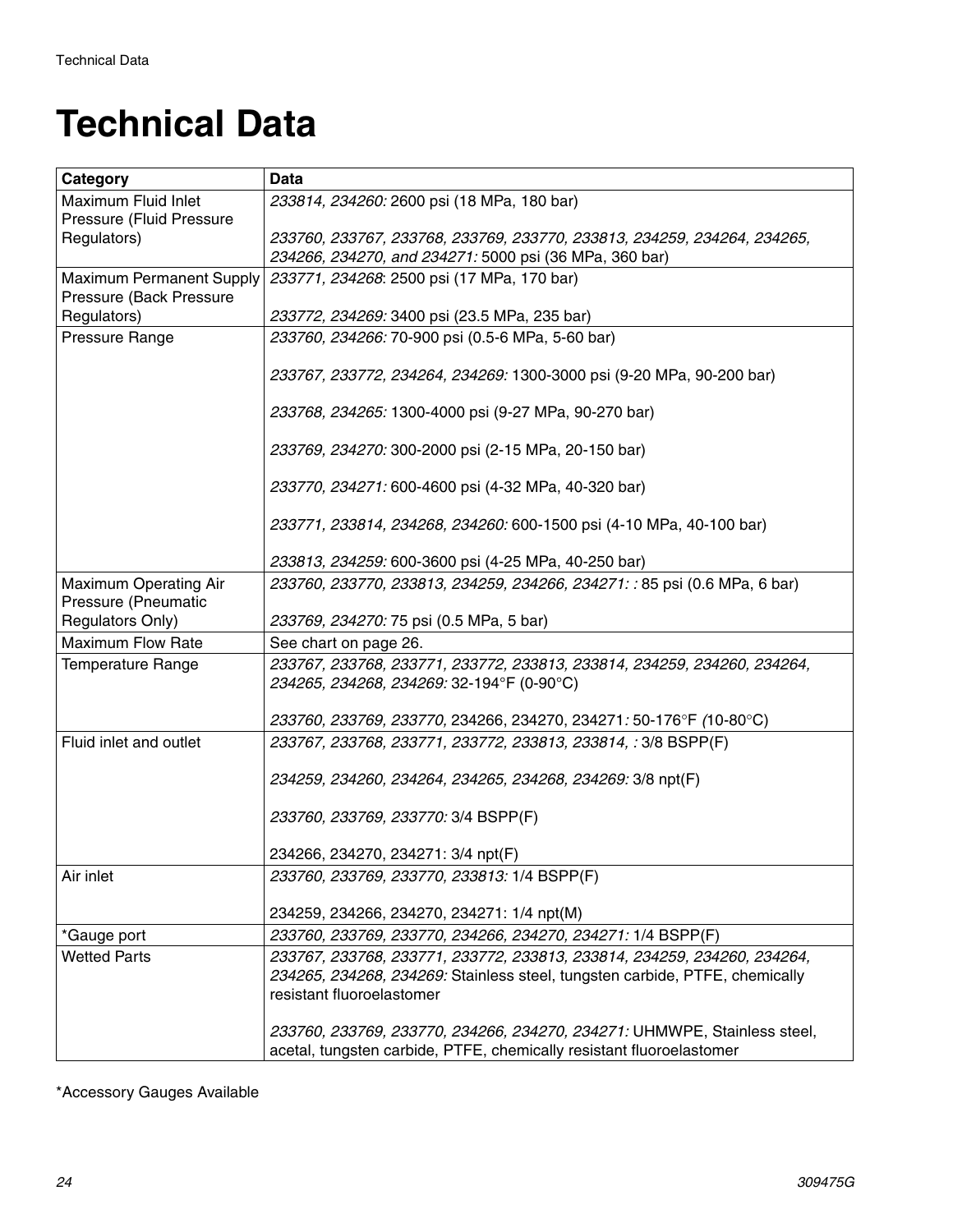### **Accessory Gauges**

| Model  | Gauge  |
|--------|--------|
| 233760 | 118340 |
| 234266 | 118340 |
| 233769 | 118341 |
| 234270 | 118341 |
| 234770 | 118341 |
| 234271 | 118341 |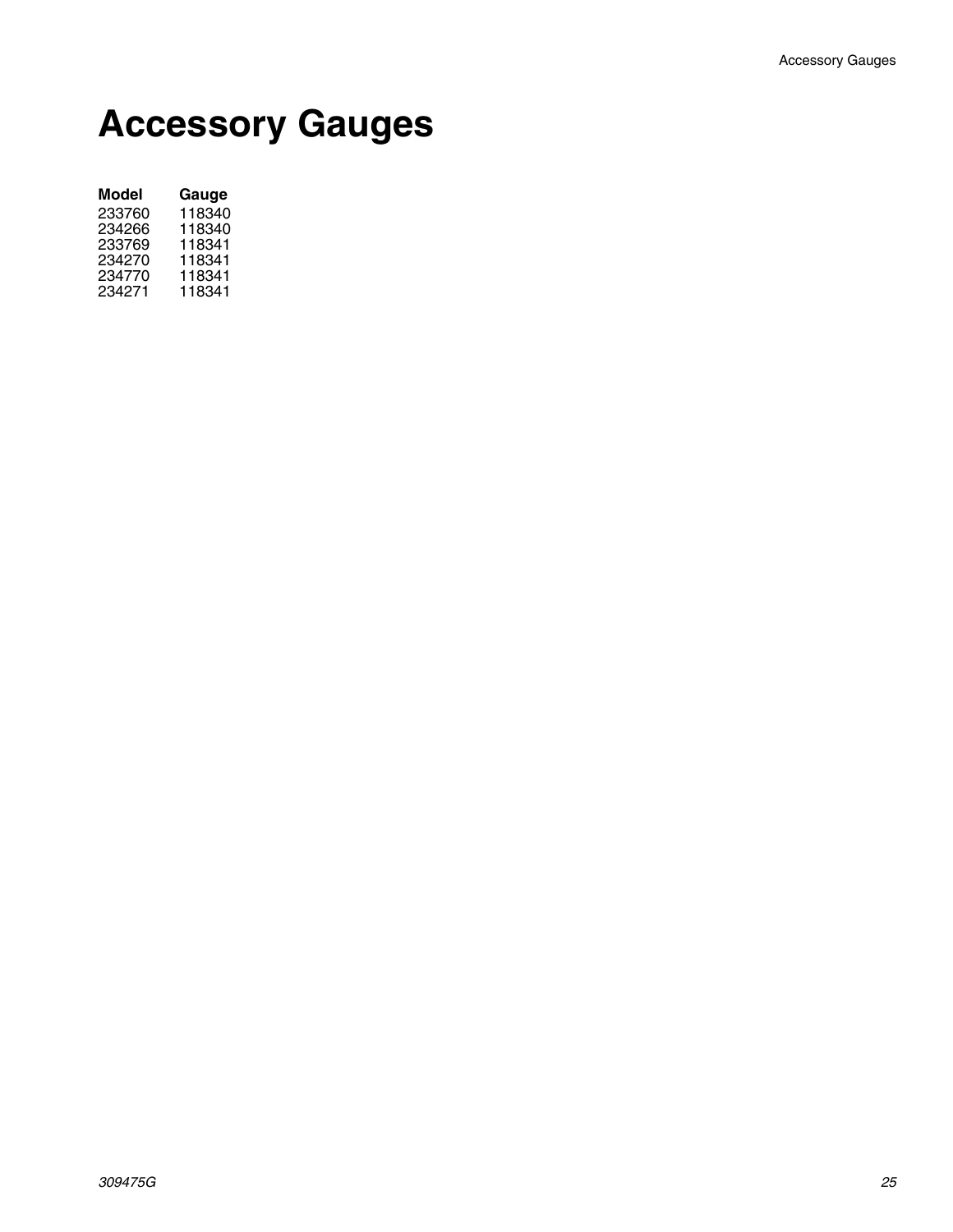## <span id="page-25-0"></span>**Flow Rate Data**

Maximum fluid flow with 10 weight oil, regulator wide open and no downstream restrictions.

| Part No.         | <b>Inlet Fluid Test Pressure</b> | <b>Inlet/Outlet Size</b>            | <b>Fluid Flow</b>             |
|------------------|----------------------------------|-------------------------------------|-------------------------------|
| 233760<br>234266 | 5000 psi (36 MPa, 360 bar)       | $3/4$ BSPP $(F)$<br>$3/4$ npt(F)    | 11.3 gpm (42.9 lpm)           |
| 233767<br>234264 | 3000 psi (21 MPa, 210 bar)       | $3/8$ BSPP $(F)$<br>$3/8$ npt $(F)$ | 8.2 gpm (31.2 lpm)            |
| 233768<br>234265 | 3660 psi (25 MPa, 256 bar)       | $3/8$ BSPP $(F)$<br>$3/8$ npt $(F)$ | 9.2 gpm (35.0 lpm)            |
| 233769<br>234270 | 4000 psi (28 MPa, 280 bar)       | $3/4$ BSPP $(F)$<br>$3/4$ npt $(F)$ | 11.7 gpm $(44.5 \text{ lpm})$ |
| 233770<br>234271 | 3800 psi (26 MPa, 266 bar)       | $3/4$ BSPP $(F)$<br>$3/4$ npt $(F)$ | 12.3 gpm (46.7 lpm)           |
| 233771<br>234268 | 2500 psi (17 MPa, 170 bar)       | $3/8$ BSPP $(F)$<br>$3/8$ npt $(F)$ | 10.2 gpm (38.8 lpm)           |
| 233772<br>234269 | 3400 psi (23.5 MPa, 235 bar)     | $3/8$ BSPP $(F)$<br>$3/8$ npt $(F)$ | 13.1 gpm (49.8 lpm)           |
| 233813<br>234259 | 3800 psi (26 MPa, 266 bar)       | $3/8$ BSPP $(F)$<br>$3/8$ npt $(F)$ | 10.6 gpm (40.3 lpm)           |
| 233814<br>234260 | 2500 psi (17 MPa, 170 bar)       | $3/8$ BSPP $(F)$<br>$3/8$ npt $(F)$ | 8.1 gpm (30.8 lpm)            |

### **Mounting Dimensions**



| Part No.         | Thread | <b>Dimension A</b> |
|------------------|--------|--------------------|
| 233760<br>234266 | M6     | 36 mm (1.42 in.)   |
| 233767<br>234264 | M5     | 28 mm (1.10 in.)   |

| Part No.         | <b>Thread</b> | <b>Dimension A</b> |
|------------------|---------------|--------------------|
| 233768<br>234265 | M5            | 28 mm (1.10 in.)   |
| 233769<br>234270 | M6            | 36 mm (1.42 in.)   |
| 233770<br>234271 | M6            | 36 mm (1.42 in.)   |
| 233771<br>234268 | M5            | 28 mm (1.10 in.)   |
| 233772<br>234269 | M5            | 28 mm (1.10 in.)   |
| 233813<br>234259 | M5            | 28 mm (1.10 in.)   |
| 233814<br>234260 | M5            | 28 mm (1.10 in.)   |